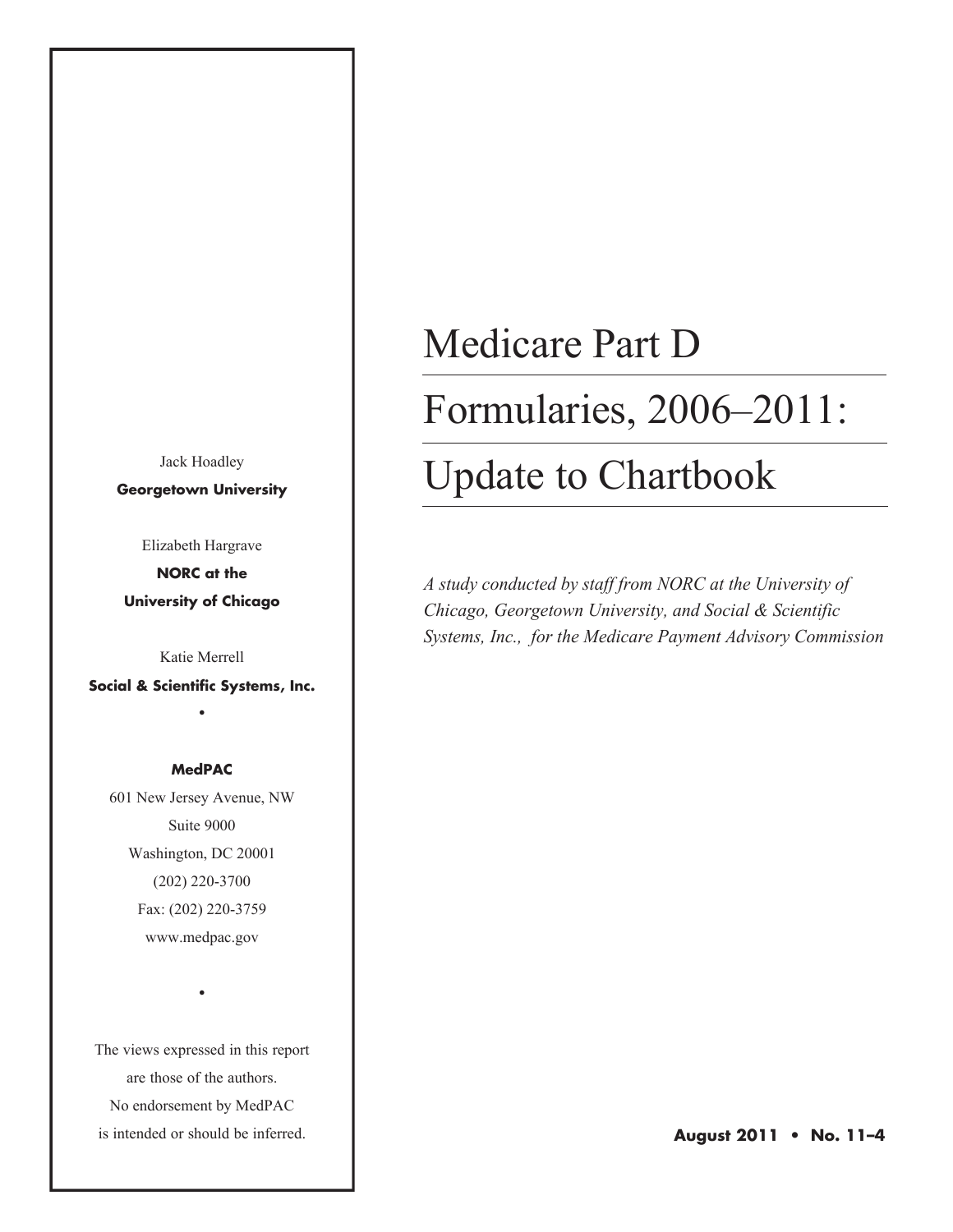## *Medicare Part D Formularies, 2006 – 2011 Update to Chartbook*

Jack Hoadley, Georgetown University Elizabeth Hargrave, NORC at the University of Chicago Katie Merrell, Social & Scientific Systems, Inc.

April 2011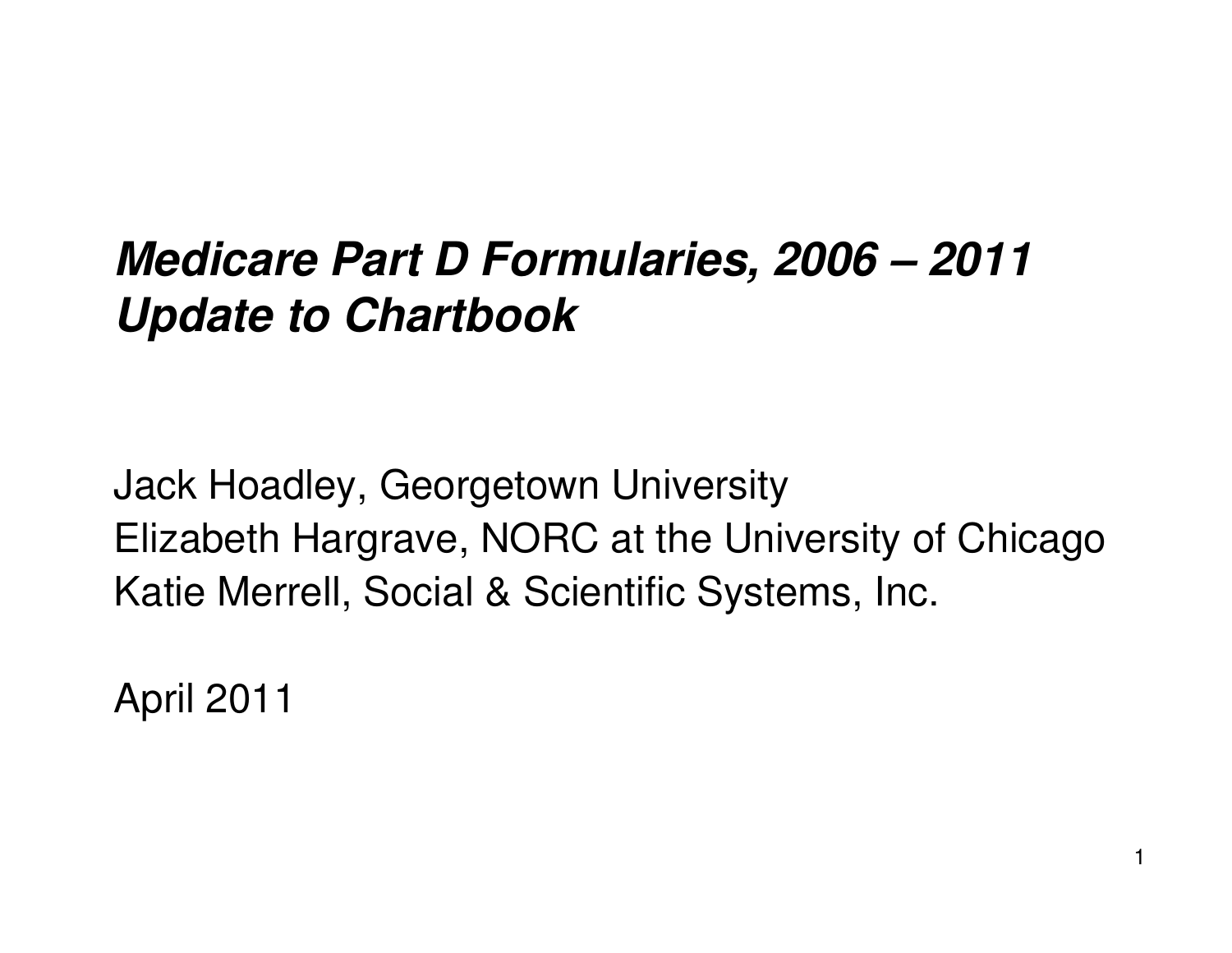### This Report

This document contains updated versions of the charts appearing in *Medicare Part D Formularies, 2006-2010: A Chartbook* (July 2010) by Elizabeth Hargrave, Jack Hoadley, Laura Summer, and Katie Merrell, and published as <sup>a</sup> contractor report by MedPAC.

http://www.medpac.gov/documents/Oct10\_PartDFormulariesChartBook\_CONTRAC <u>TOR\_RS.pdf</u> \_

The charts here are updated based on Part D plan offerings for 2011. Results are weighted by February 2011 enrollments (unless otherwise indicated). Explanations and definitions for the charts presented here are in the original chartbook. That chartbook introduced a new measure of utilization management (which also affects the measures of restricted and unrestricted formularies) and included some charts for each version of the measure. The charts here are all based on the new version of the UM measure, and comparison years included in the charts are updated as well. Generic versions have come to market for some drugs included in the charts; they are documented where appropriate.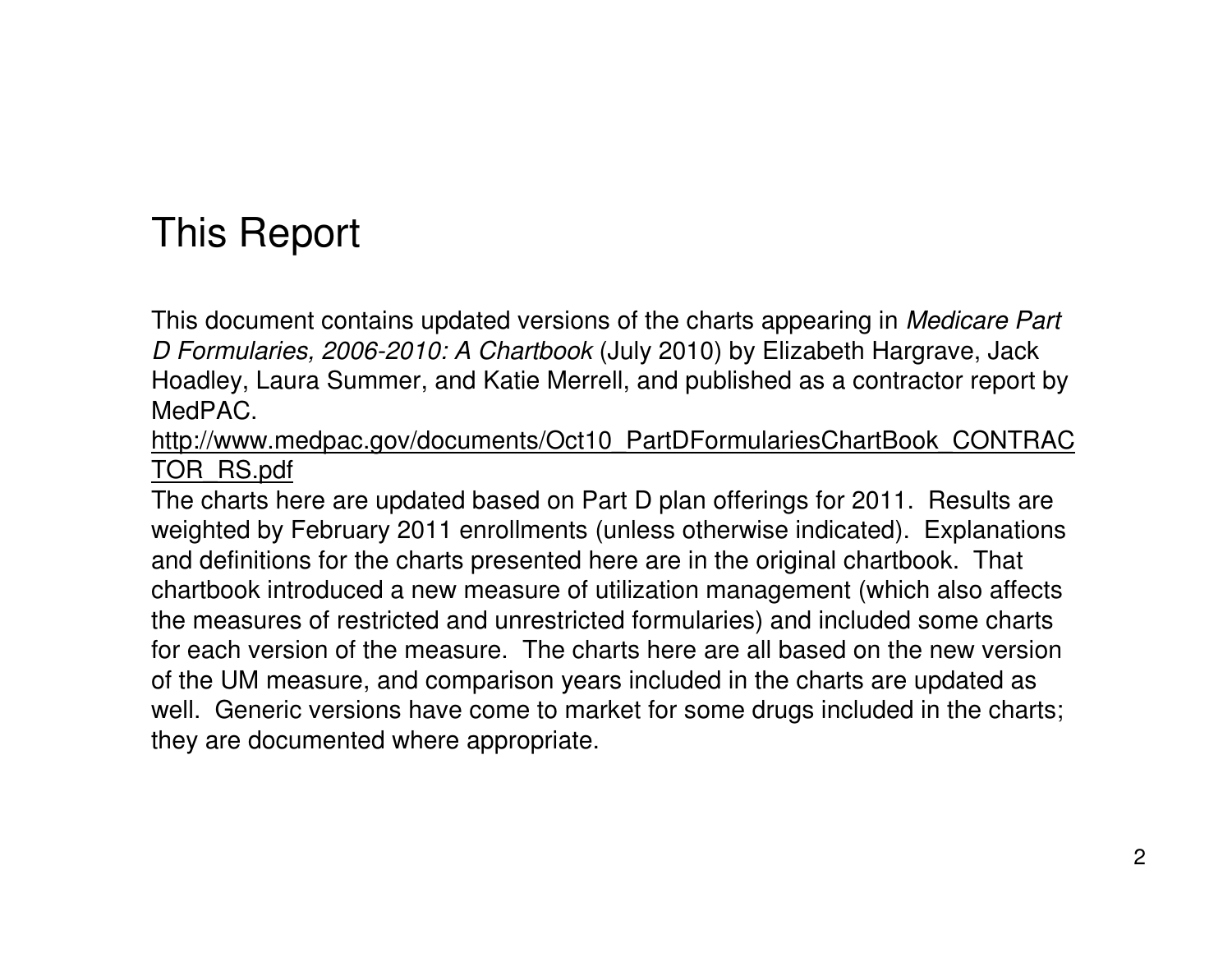2. Share of Drugs in Plan Formularies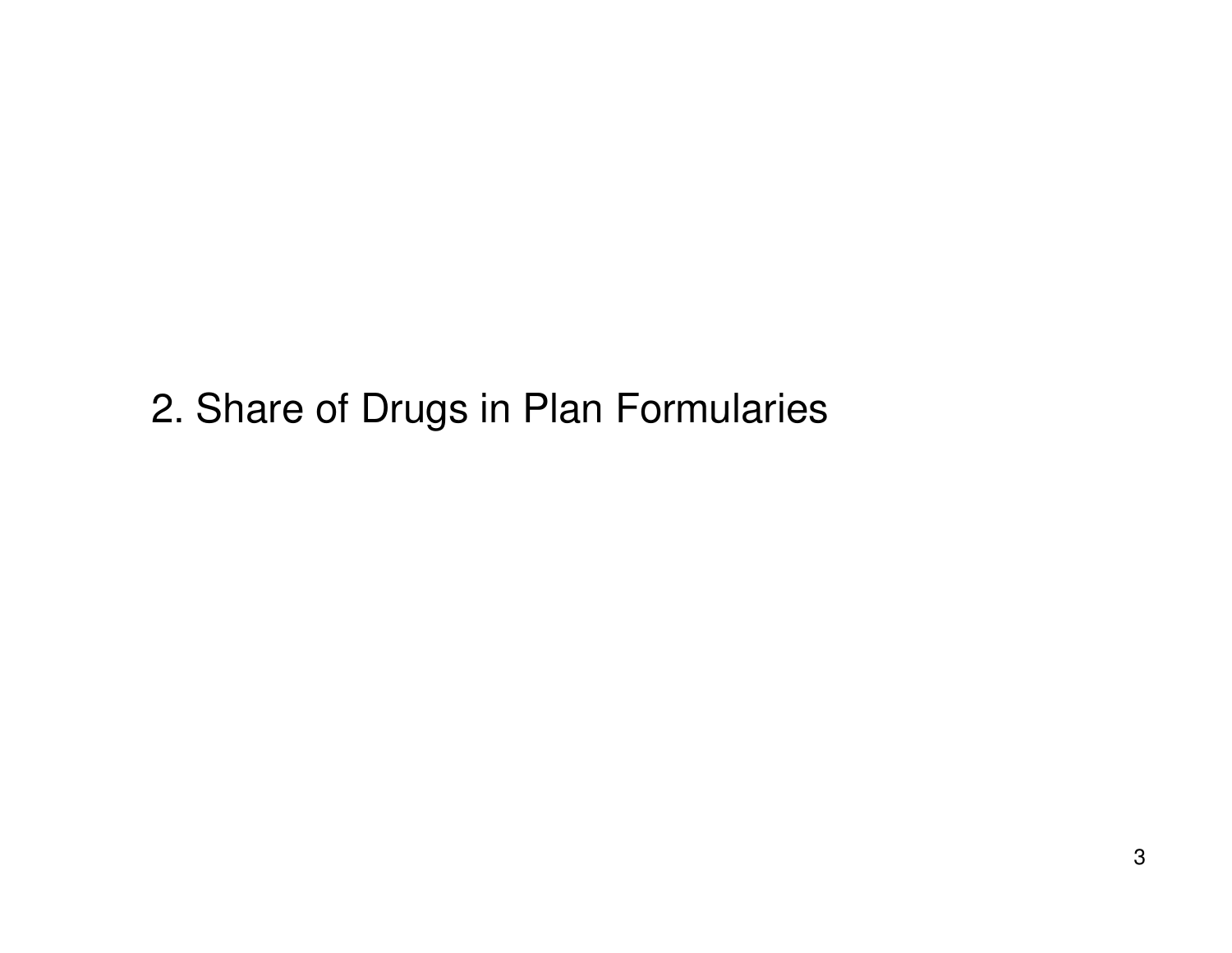#### Chart 2.1. Share of Chemical Entities Listed by PDPs, 2007-2011



NOTE: Calculations are averge shares of all chemical entities, weighted by enrollment. Ns are numbers of chemical entities based on the analysis of the CMS reference file for this project. SOURCE: NORC/Georgetown University/Social & Scientific Systems analysis for MedPAC.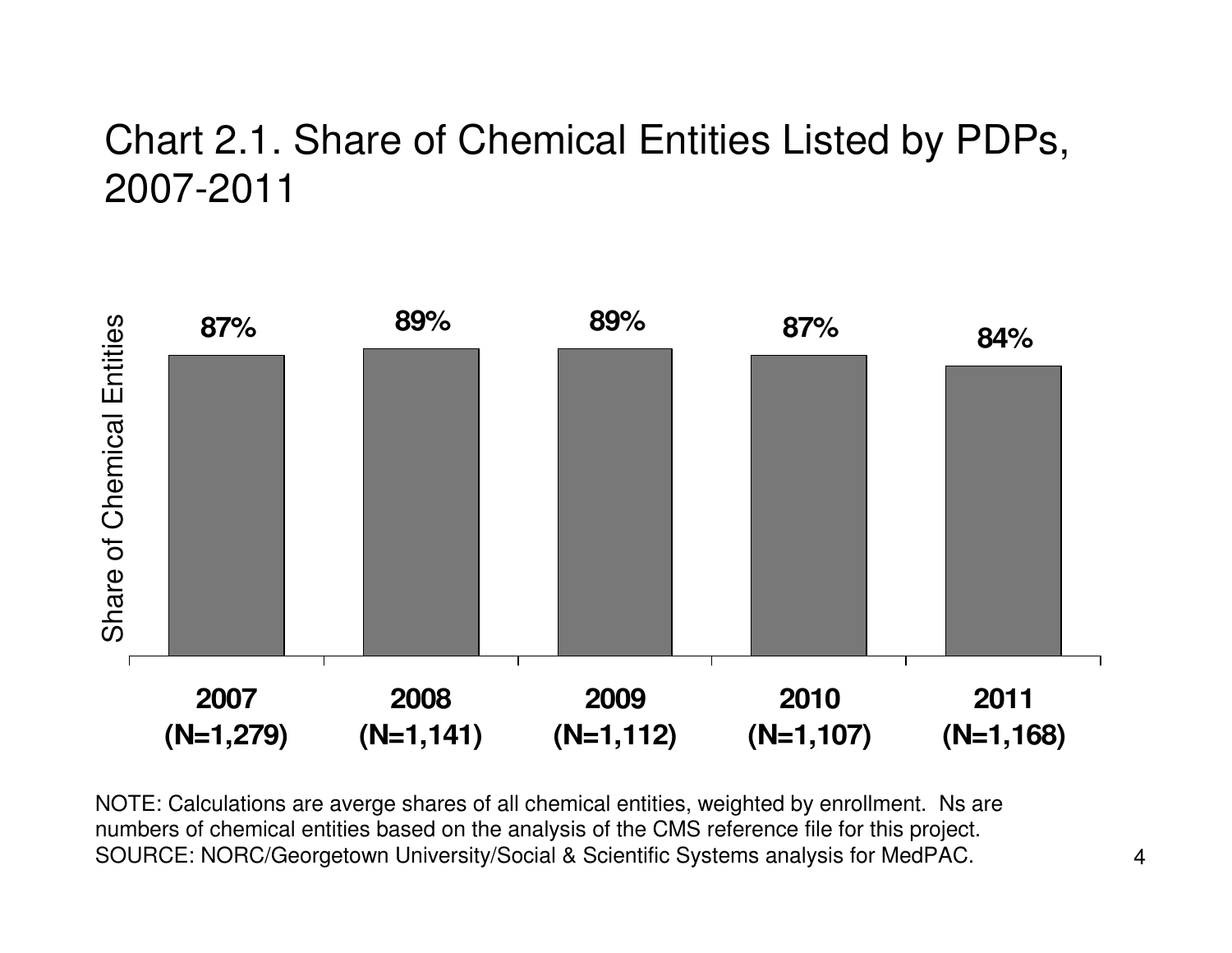#### Chart 2.2. Minimum, Average, and Maximum Share of Chemical Entities on Formulary, by Plan Type, 2011



### NOTE: Calculations are shares of all chemical entities on the CMS reference file, weighted by

enrollment. Ns are numbers of plans.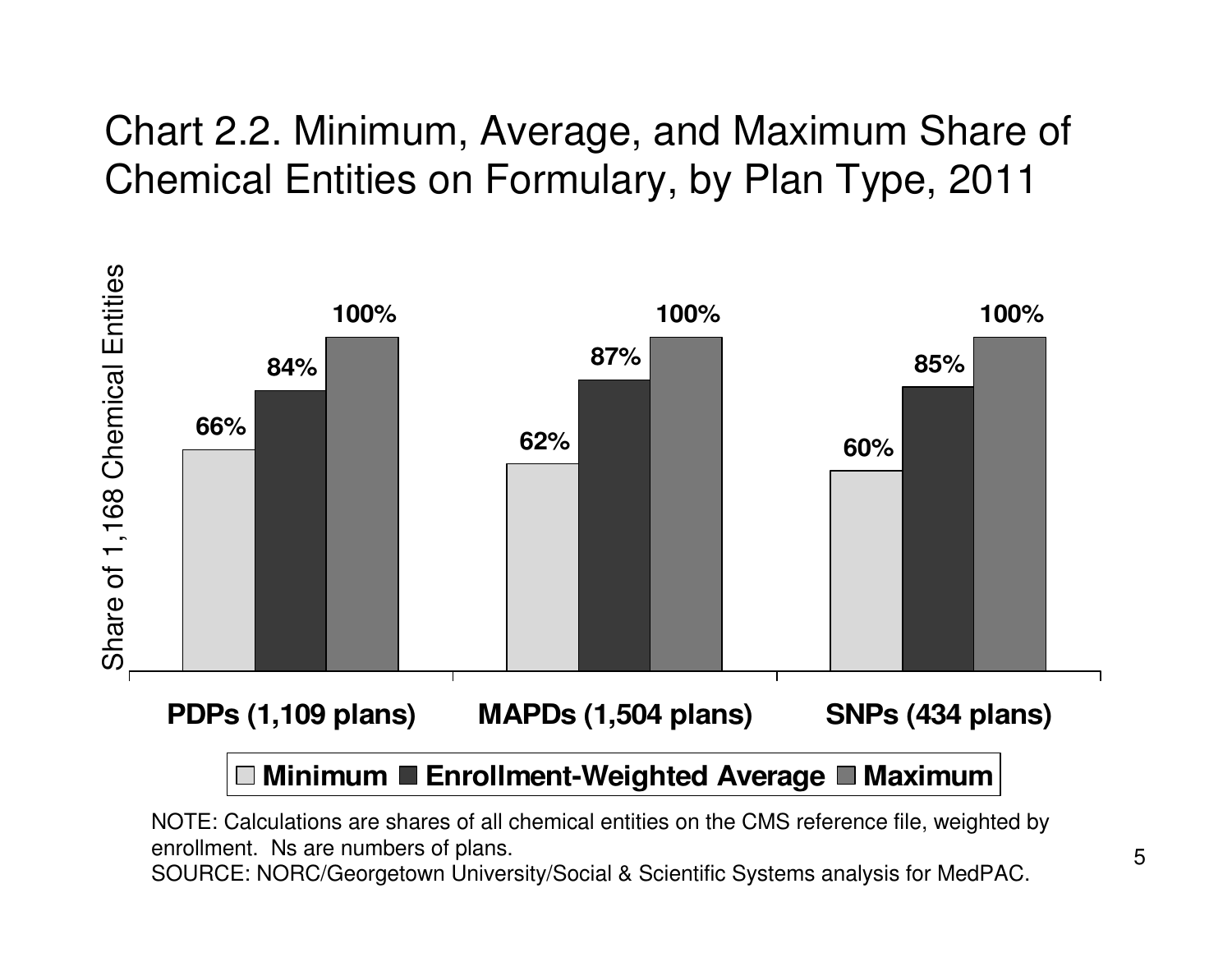### Chart 2.3. Distribution of Enrollees, by Share of Drugs Listed and Plan Type, 2011

Percentage of Enrollees



**Share of 1,168 Chemical Entities on Formulary**

NOTE: Calculations are distributions of enrollments. Share of chemical entities is rounded to the nearest multiple of 5 percent.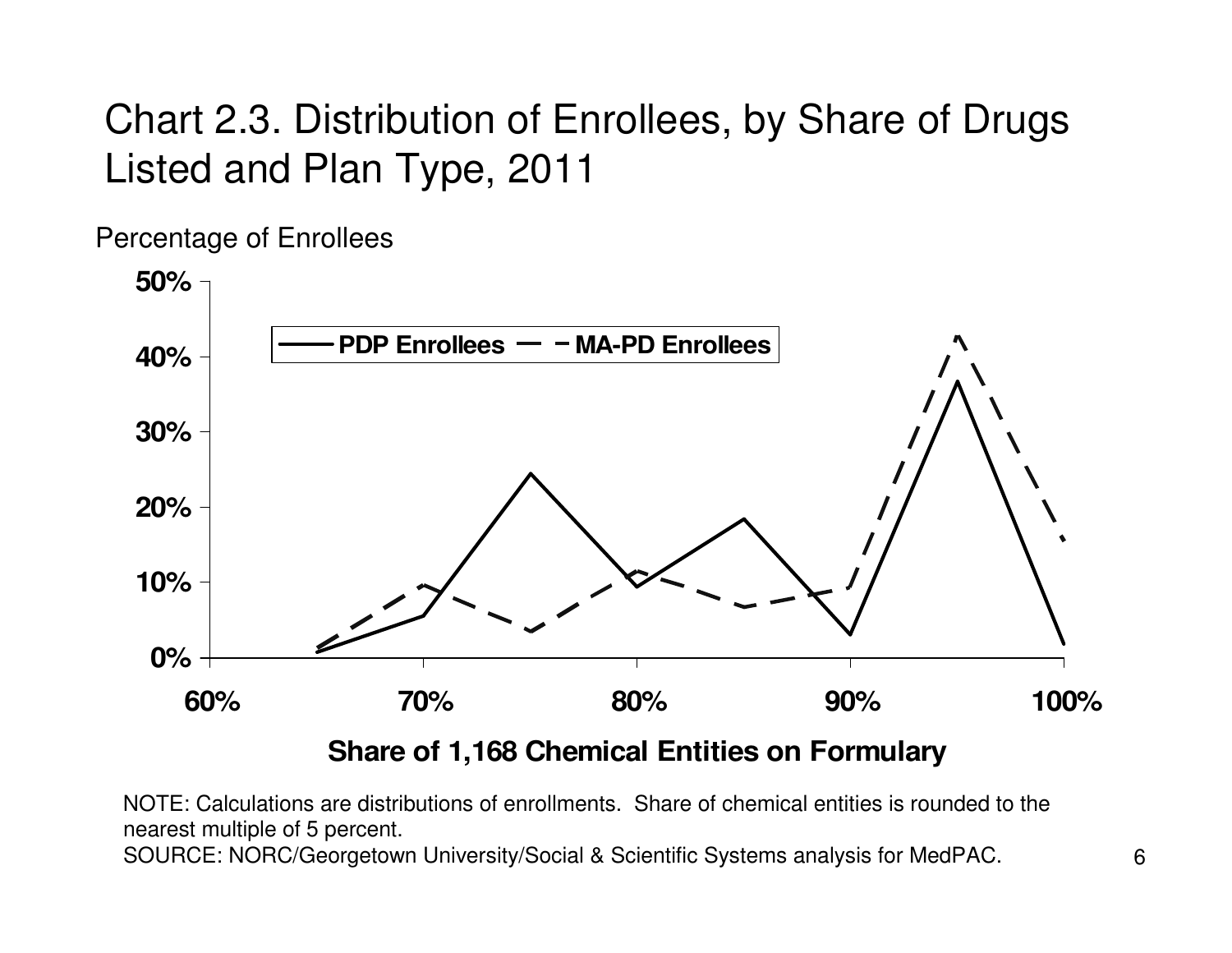### Chart 2.4. Share of Chemical Entities on Formulary for Different Groups of Drugs, PDPs, 2011



NOTE: Calculations are average shares of all chemical entities for the particular group of drugs, weighted by enrollment. Ns are numbers of drugs in that category. Top drugs refer to the most commonly prescribed drugs, based on total fills for Part D beneficiaries as published by CMS from 2008 claims. SOURCE: NORC/Georgetown University/Social & Scientific Systems analysis for MedPAC.

7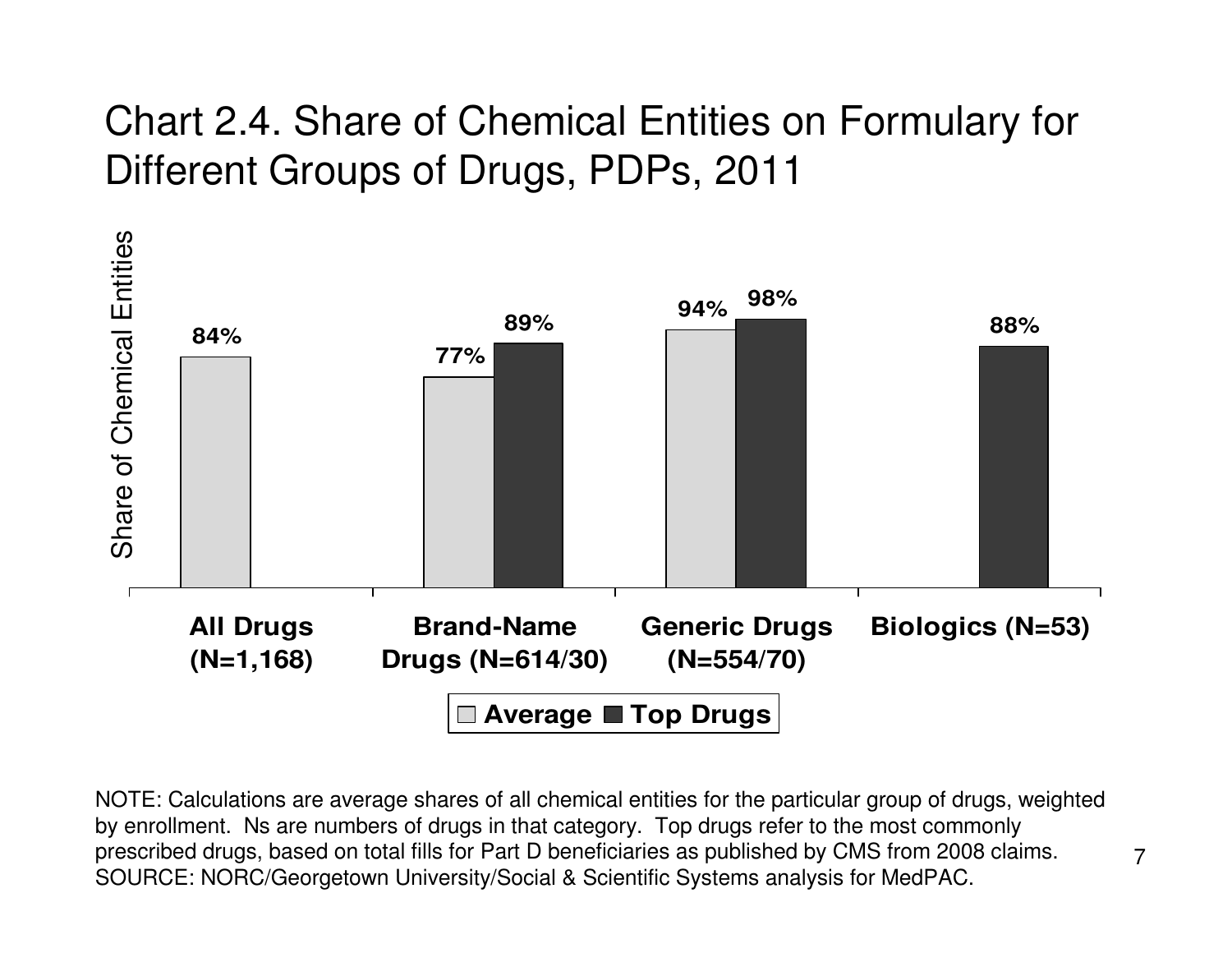#### Chart 2.5. Share of Chemical Entities on Formulary, by LIS (Benchmark) and Non-LIS PDPs, 2007-2011



NOTE: Plans that qualified to keep LIS enrollees based on waivers are excluded for 2007 and 2008. SOURCE: NORC/Georgetown University/Social & Scientific Systems analysis for MedPAC.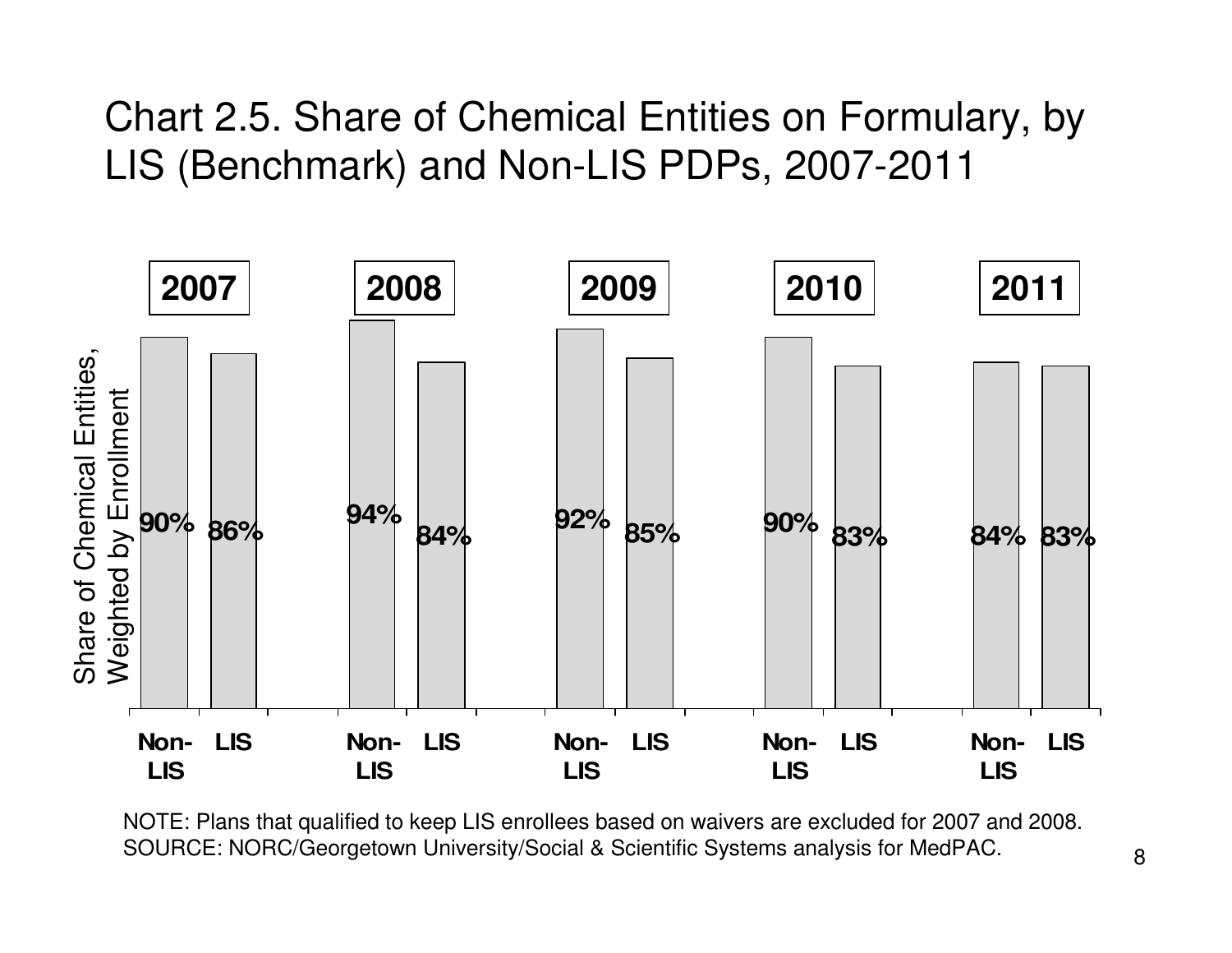3. Plan Tier Designs and Cost Sharing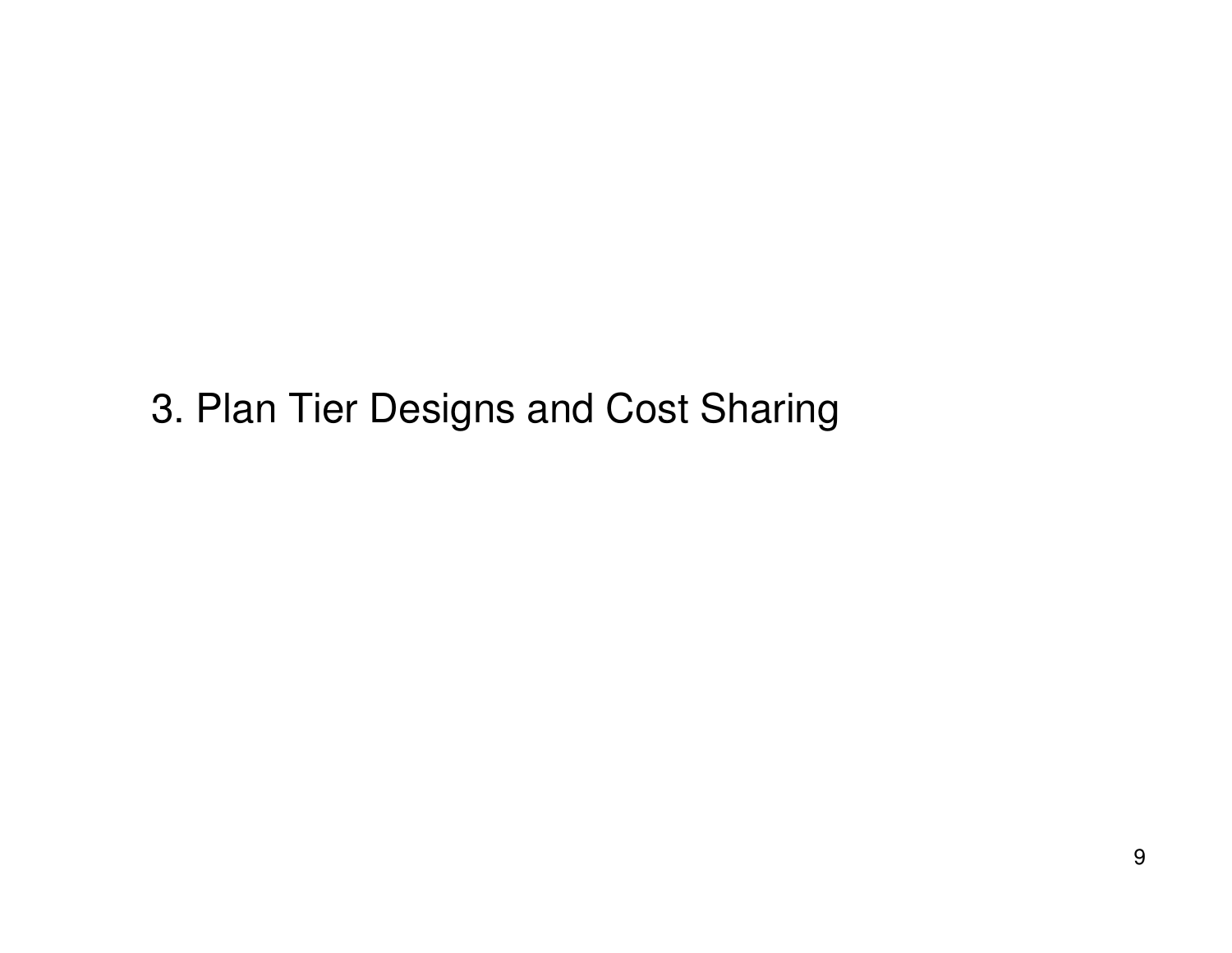#### Chart 3.1. Plan Use of Standard Benefit vs. Multiple Tiers, Excluding Specialty Tiers, 2006-11



10NOTE: Calculations are share of plans, weighted by enrollment. Most non-standard plans also use specialty tiers, shown in <sup>a</sup> separate chart. Tracking of 2 generics/2 brands formularies bean in 2009; some "other" plans before 2009 had that structure. SOURCE: NORC/Georgetown University/Social & Scientific Systems analysis for MedPAC.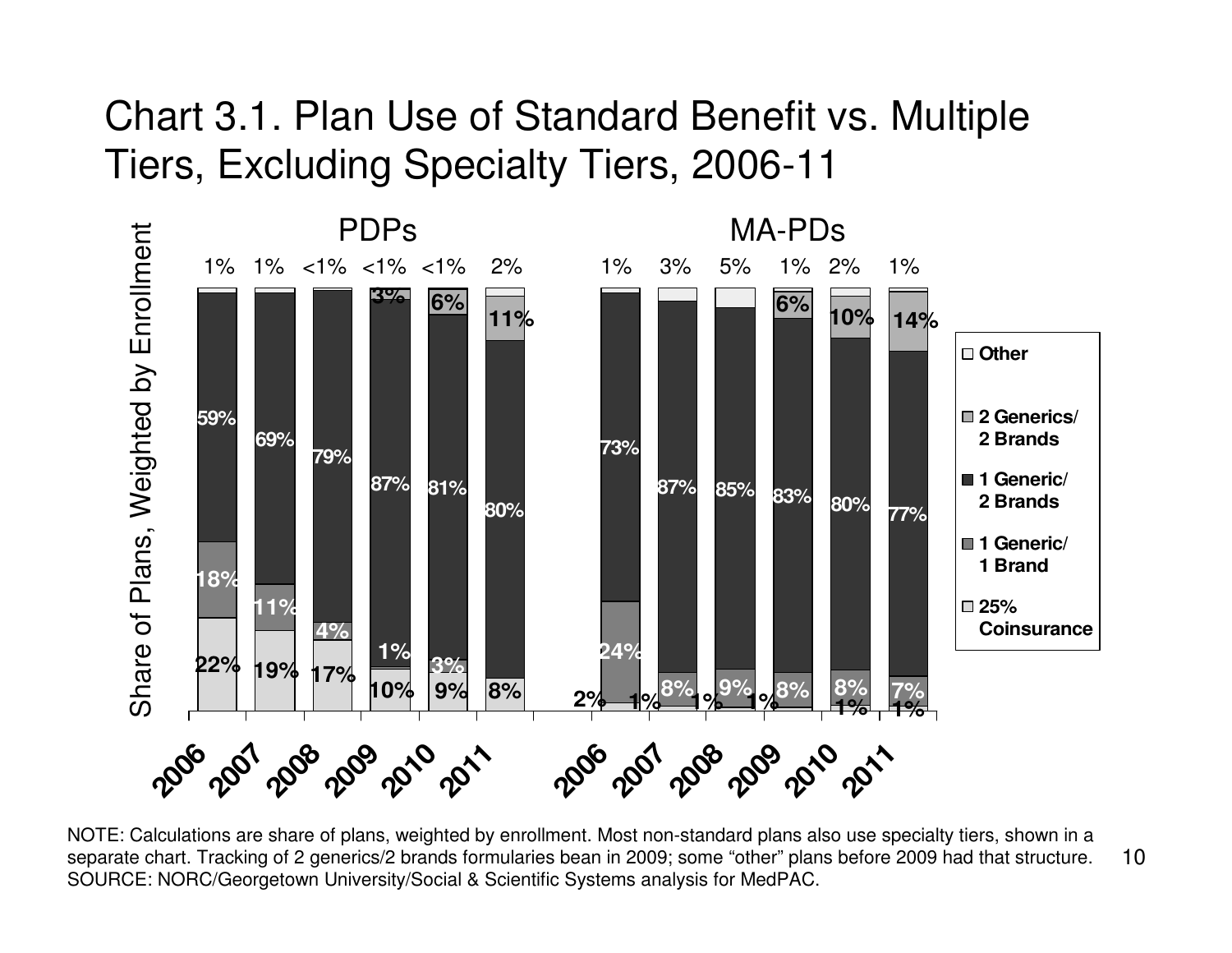#### Chart 3.2. Median Copayment for a Month's Supply, Most Common Tier Types, 2006-2011

Median Copay, Weighted by Enrollment Median Copay, Weighted by Enrollment



NOTE: Medians are calculated among plans that use copayments for each tier and are weighted by enrollment. Plans using coinsurance are not included.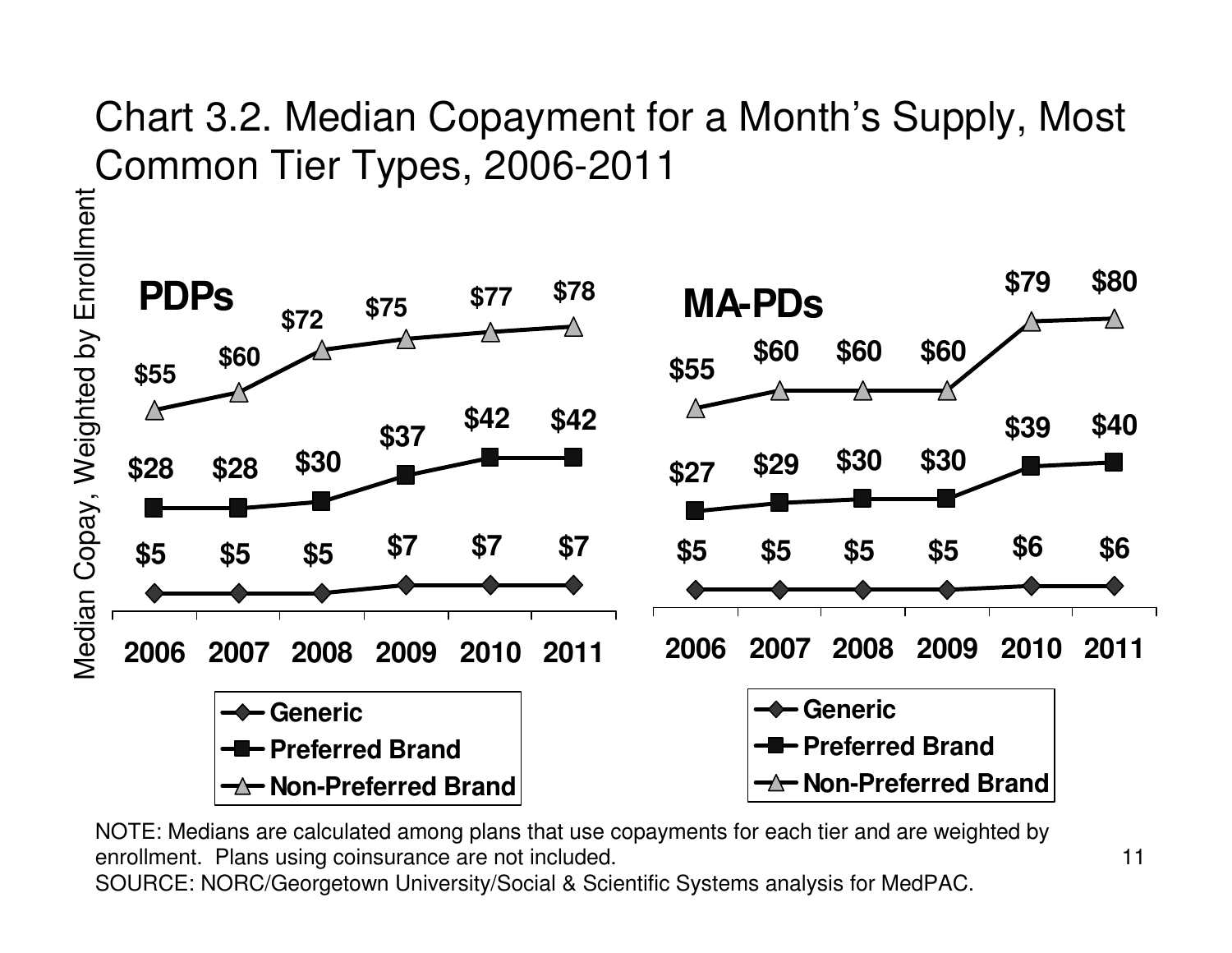### Chart 3.3. Distribution of Median Monthly Copayments for Common Tiers, PDPs and MA-PDs, 2011



NOTE: Calculations are distributions of enrollees, excluding those in plans with only one brand tier or two generic tiers and plans with coinsurance for <sup>a</sup> particular tier. Monthly copayment amounts are rounded to the nearest multiple of \$5.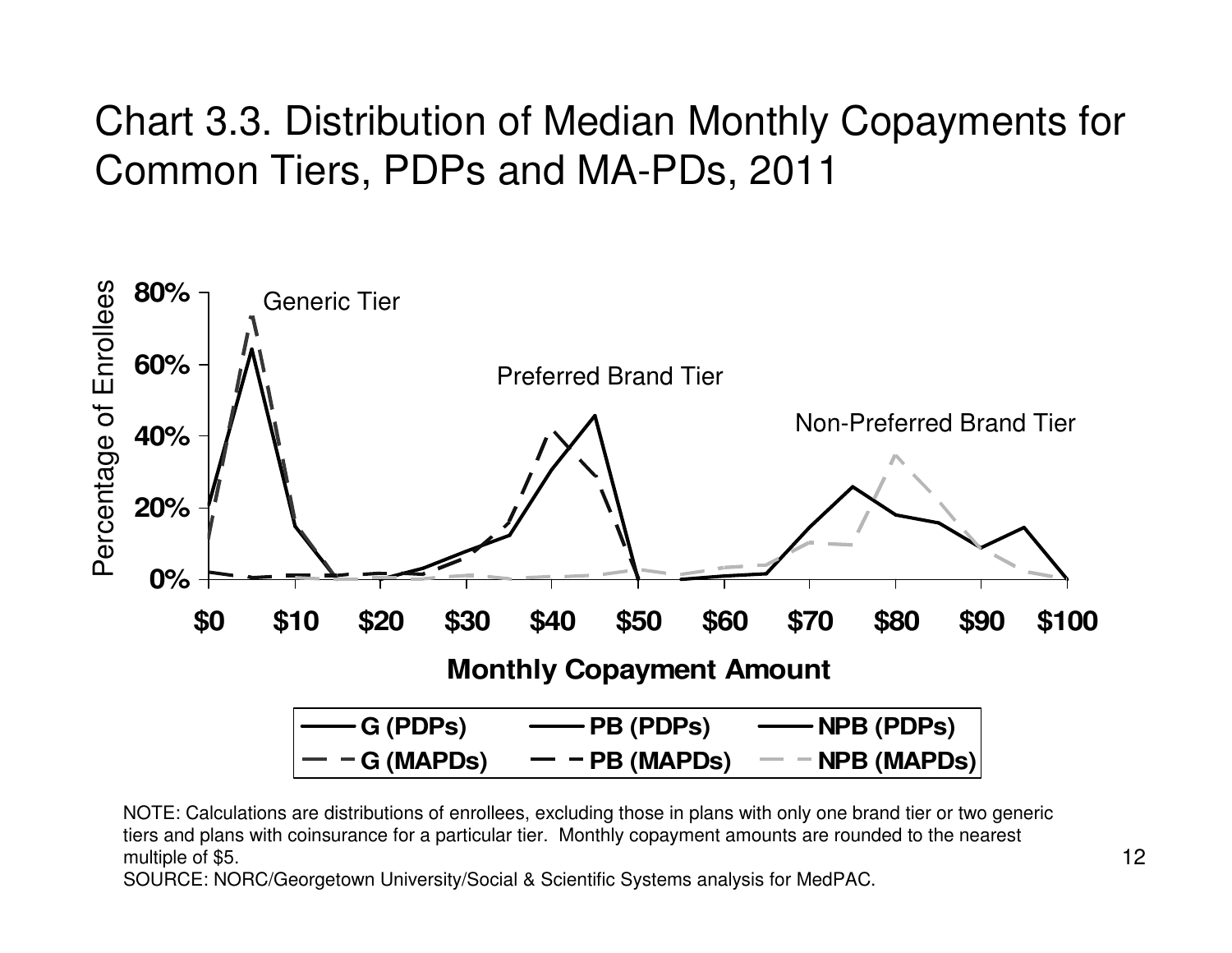Chart 3.4. Share of Non-Standard Plans Using Specialty or Injectible Tiers for Some Expensive Drugs, 2006-2011



**2006 2007 2008 2009 2010 2011**

NOTE: Excludes standard-benefit plans.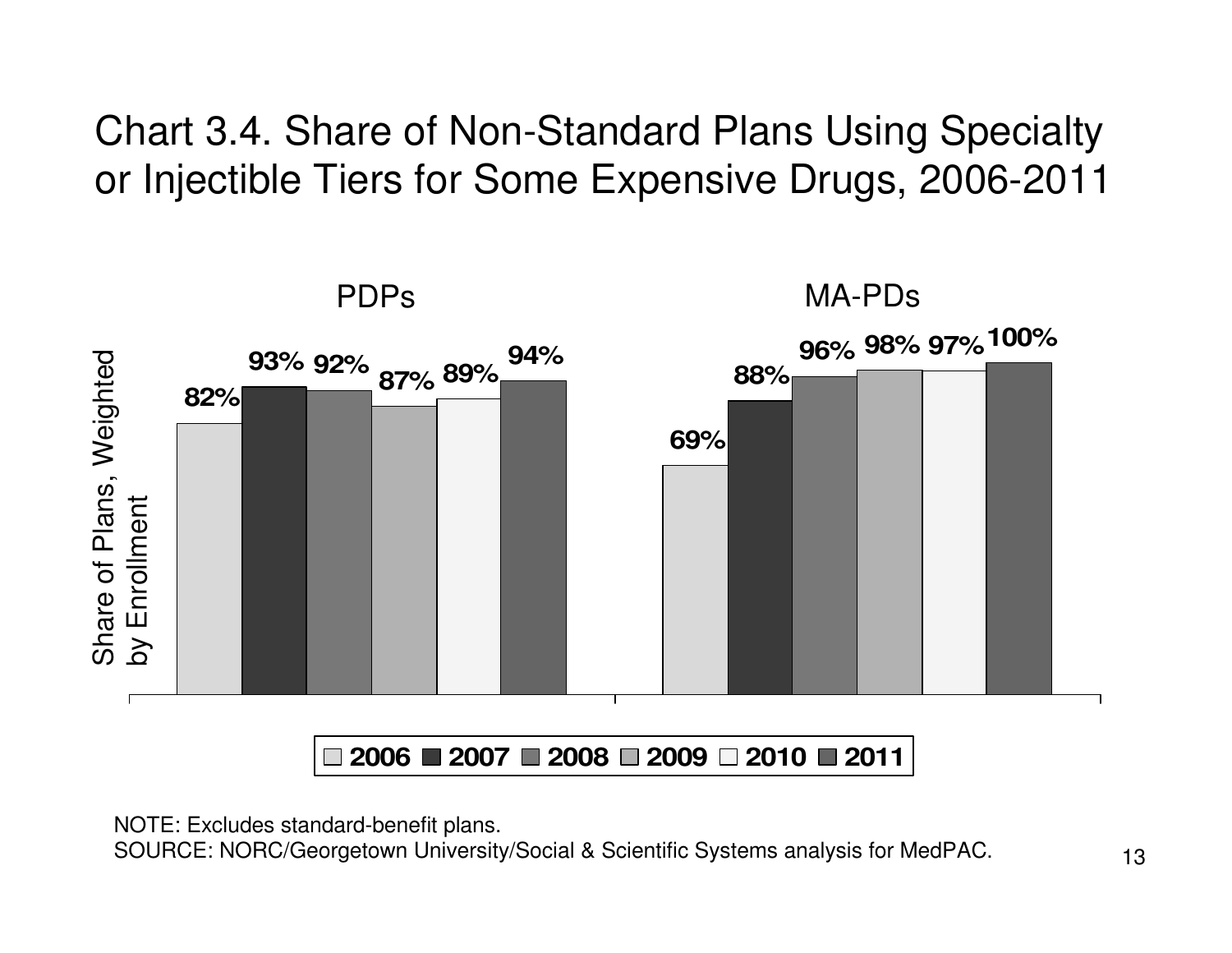#### Chart 3.5. Median Coinsurance for Specialty and Injectible Tiers, 2006-2011



NOTE: Medians are calculated among plans that have <sup>a</sup> specialty tier, weighted by enrollment. SOURCE: NORC/Georgetown University/Social & Scientific Systems analysis for MedPAC.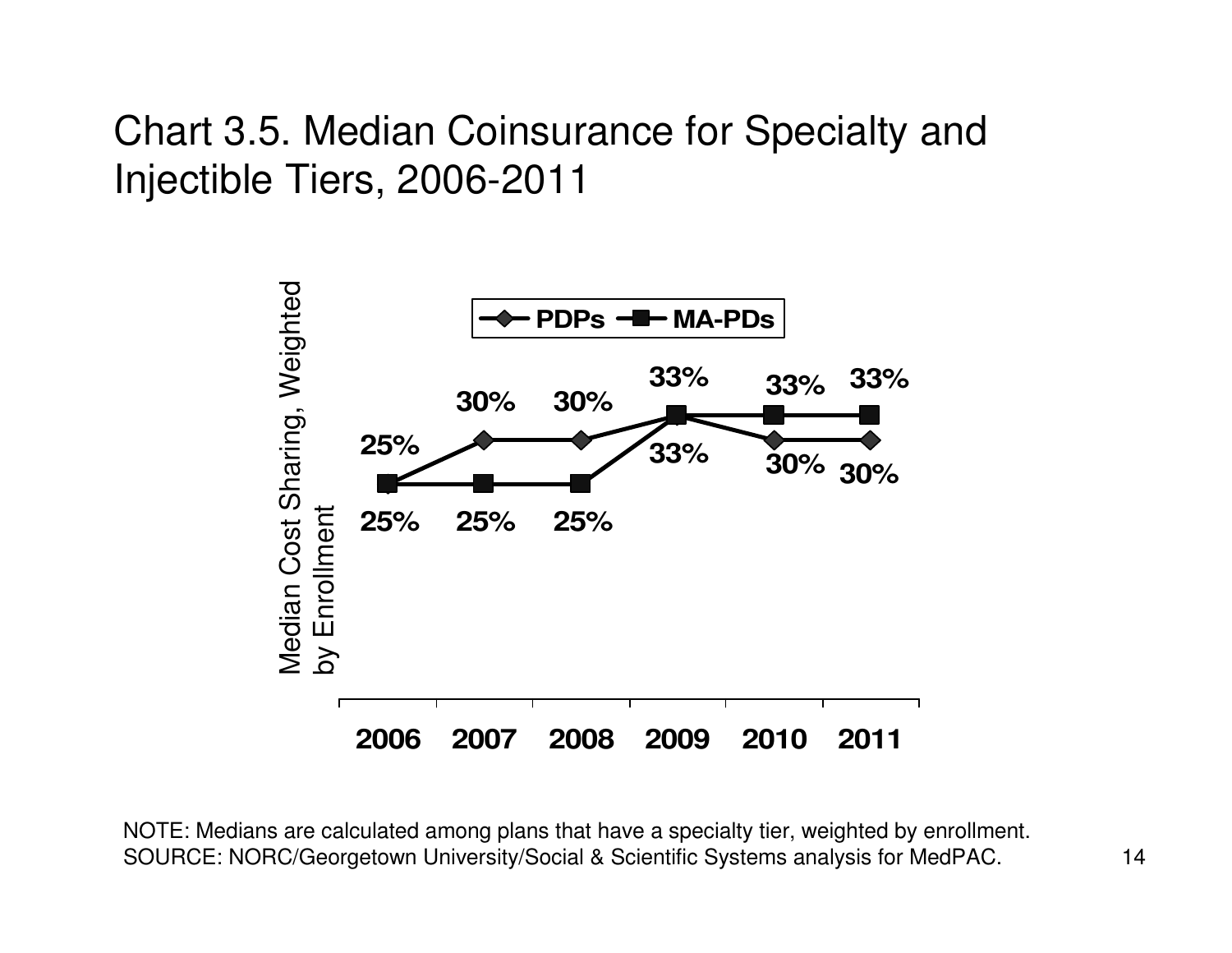#### Chart 3.6. Distribution of Brand and Generic Drugs by Tie r in P D P s, 2 0 1 1



15 dru g s refer to th e m o st c o m m o nly pre s crib e d dru g s, b a s e d o n total fills for P art D b e n eficiarie s a s p u blis h e d b y C M S fro m 2 0 0 8 claim s. NOTE: Some plans do not use specialty tiers. Totals atop bars refer to total share of chemical entities on formulary. The "other" category includes standard benefit designs. For generic drugs, the "other" category also includes any drugs placed in brand or specialty tiers. Top SOURCE: NORC/Georgetown University/Social & Scientific Systems analysis for MedPAC.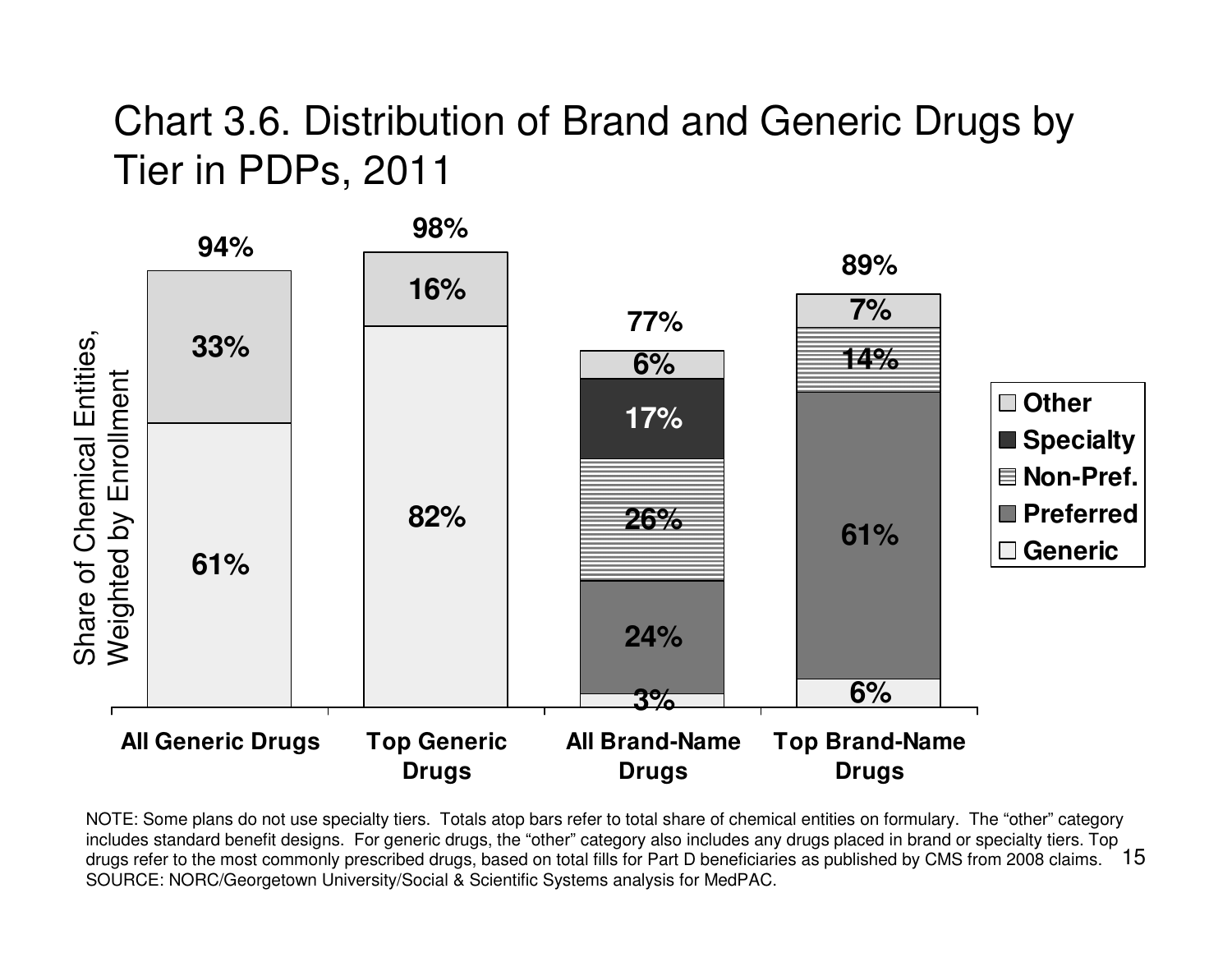### Chart 3.7. Distribution of Drugs by Tier in PDPs with Most Common Tier Structure, 2007-2011



NOTE: Some plans do not use specialty tiers. Totals atop bars refer to total share of chemical entities on formulary; difference from 100 percent is for drugs off formulary. SOURCE: NORC/Georgetown University/Social & Scientific Systems analysis for MedPAC.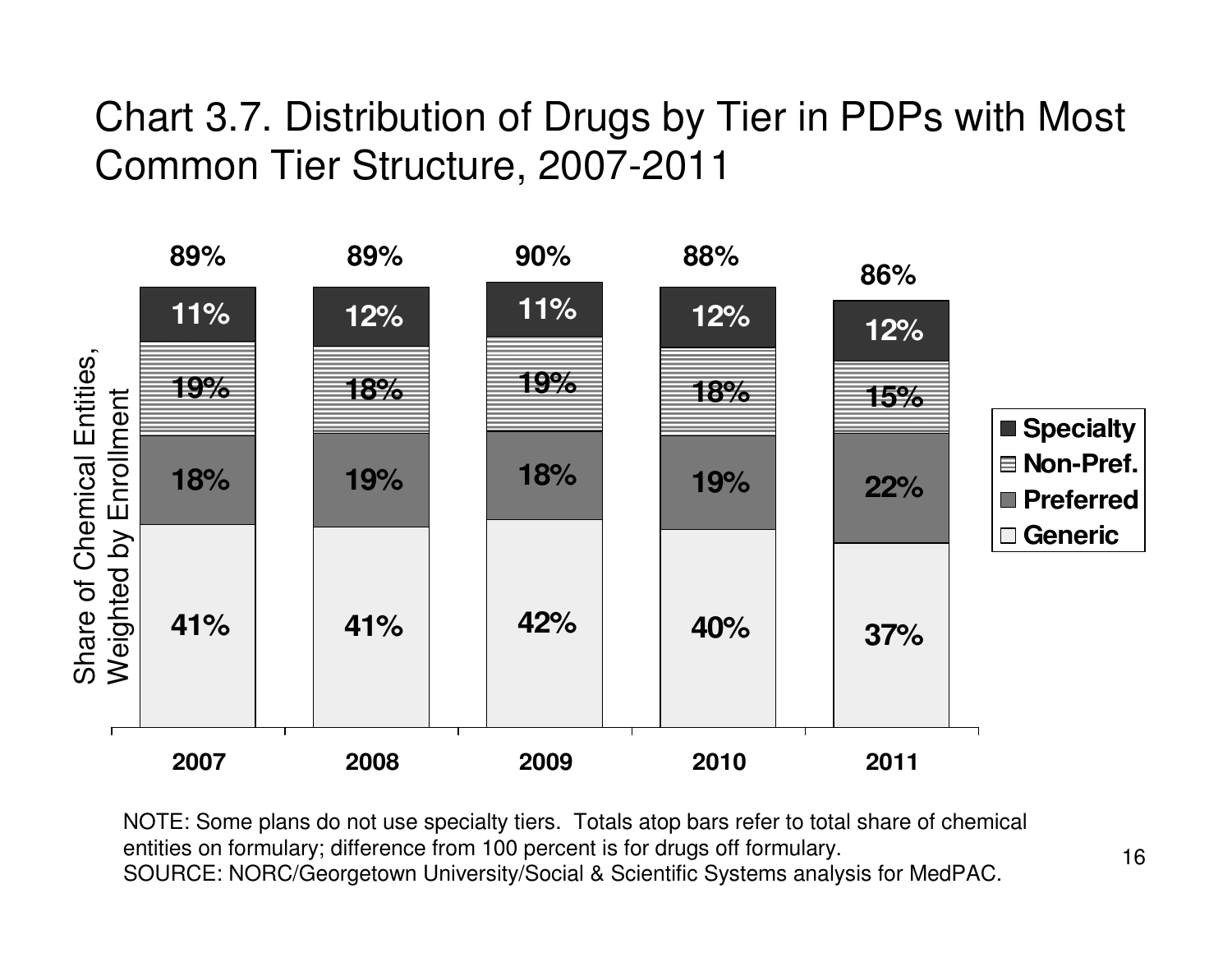#### 4. Utilization Management

Calculations in this section apply the new tier-based UM measure that was introduced in *Medicare Part D Formularies, 2006-2010: A Chartbook* (published by MedPAC in 2010). See that chartbook for more information on this measure. Where appropriate, data from earlier years have been updated based on the new measure.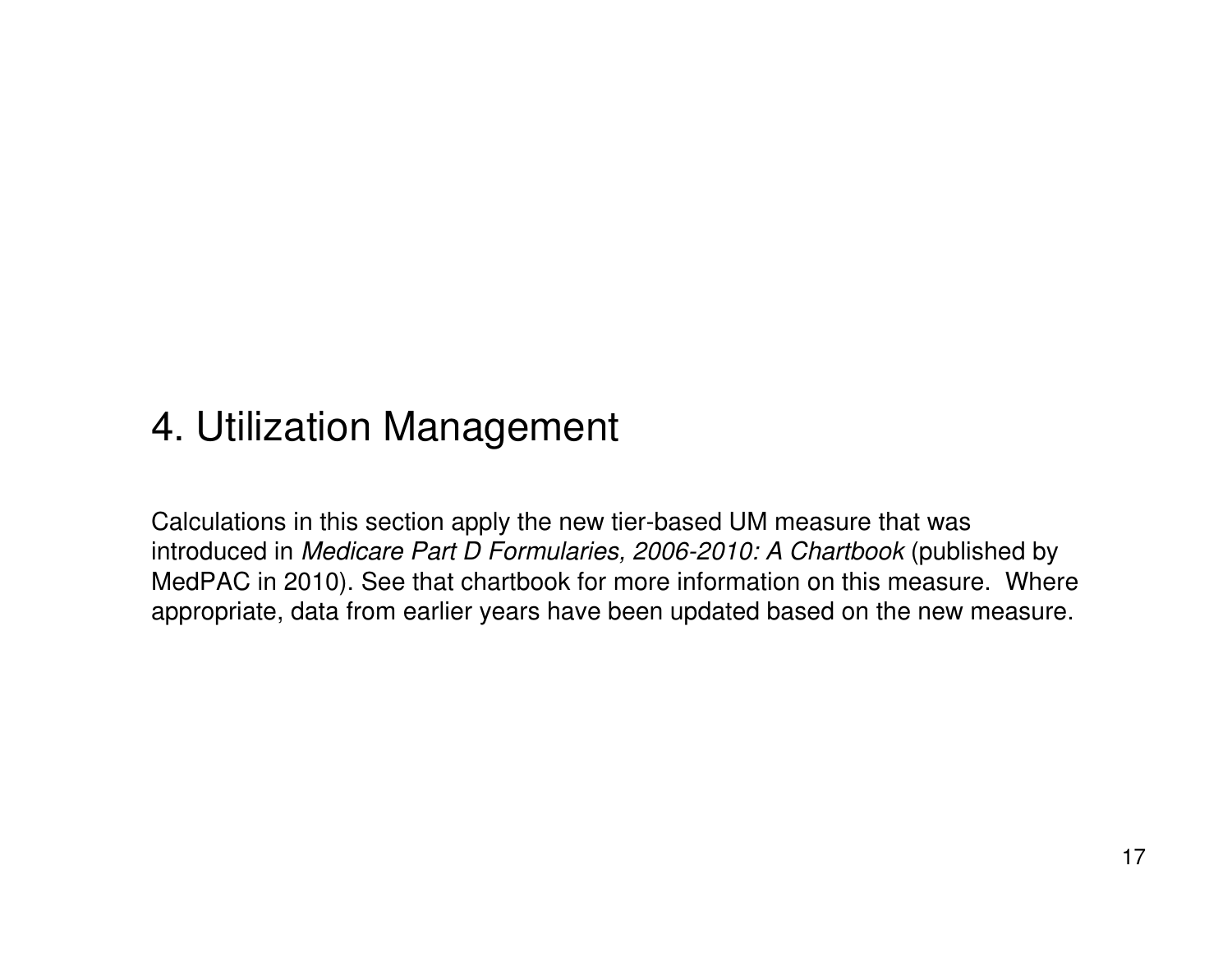### Chart 4.1a. Plan Use of Utilization Management Tools: Comparing Types of Plans, 2011

|               | <b>Ever Use Prior</b><br>Authorization? | <b>Ever Use Step</b><br>Therapy? | Ever Use<br><b>Quantity Limits?</b> |  |  |
|---------------|-----------------------------------------|----------------------------------|-------------------------------------|--|--|
| <b>PDPs</b>   | 100%                                    | 95%                              | 100%                                |  |  |
| <b>MA-PDs</b> | 100%                                    | 88%                              | 98%                                 |  |  |
| <b>SNPs</b>   | 100%                                    | 91%                              | 99%                                 |  |  |

NOTE: Entries are shares of plans, not weighted by enrollment.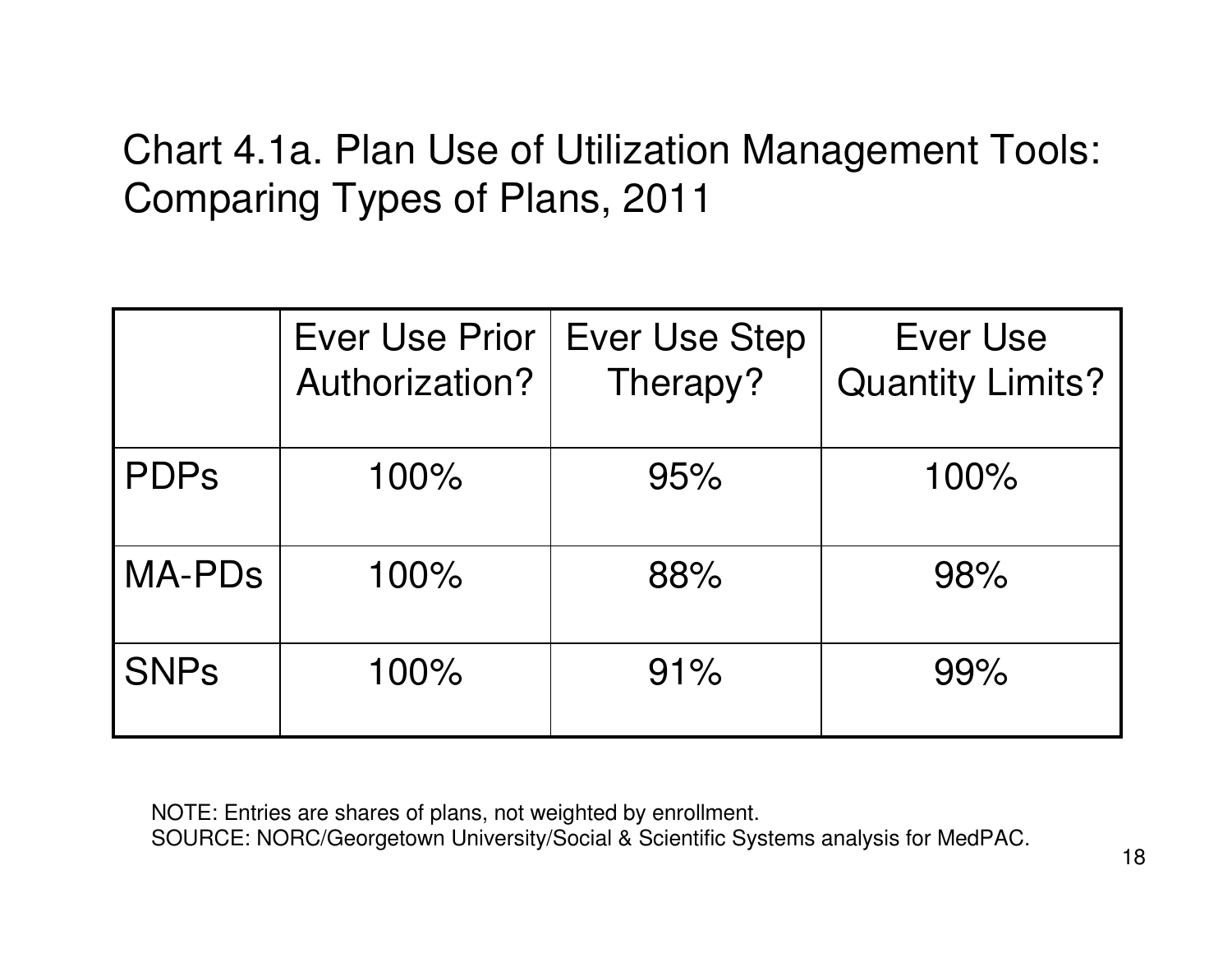### Chart 4.1b. Plan Use of Utilization Management Tools: Comparing PDPs Over Time, 2007-2011

|      | <b>Ever Use Prior</b><br>Authorization? | <b>Ever Use Step</b><br>Therapy? | <b>Ever Use</b><br><b>Quantity Limits?</b> |  |  |
|------|-----------------------------------------|----------------------------------|--------------------------------------------|--|--|
| 2007 | 100%                                    | 77%                              | 100%                                       |  |  |
| 2008 | 100%                                    | 88%                              | 100%                                       |  |  |
| 2009 | 100%                                    | 94%                              | 100%                                       |  |  |
| 2010 | 100%                                    | 94%                              | 100%                                       |  |  |
| 2011 | 100%                                    | 95%                              | 100%                                       |  |  |

NOTE: Entries are shares of all PDPs, not weighted by enrollment.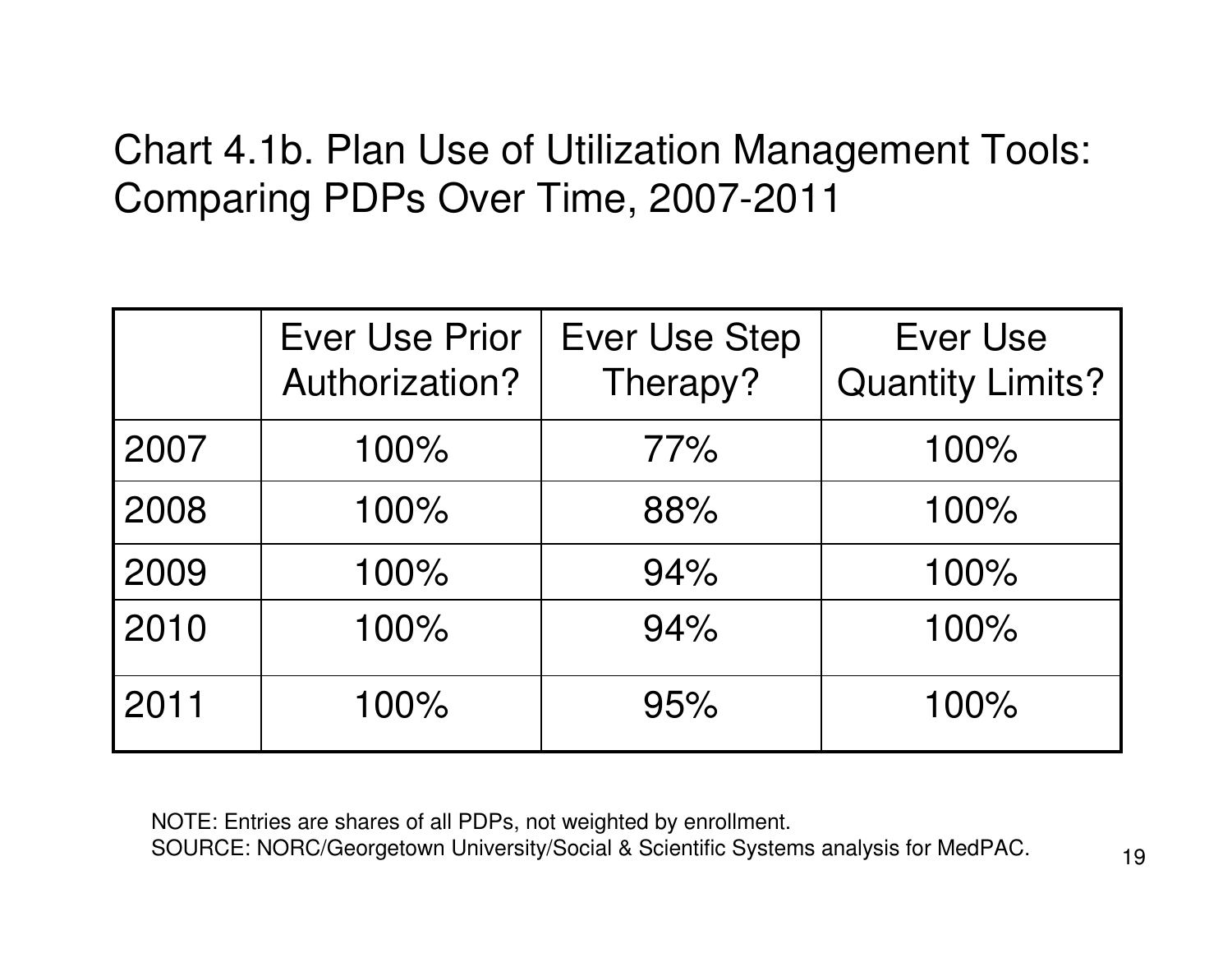#### Chart 4.2. Share of PDPs Using Utilization Management for Top Drugs, 2011



NOTE: Values represent the share, weighted by enrollment, of use of the particular UM tool, out of the cases where the drug is listed on formulary.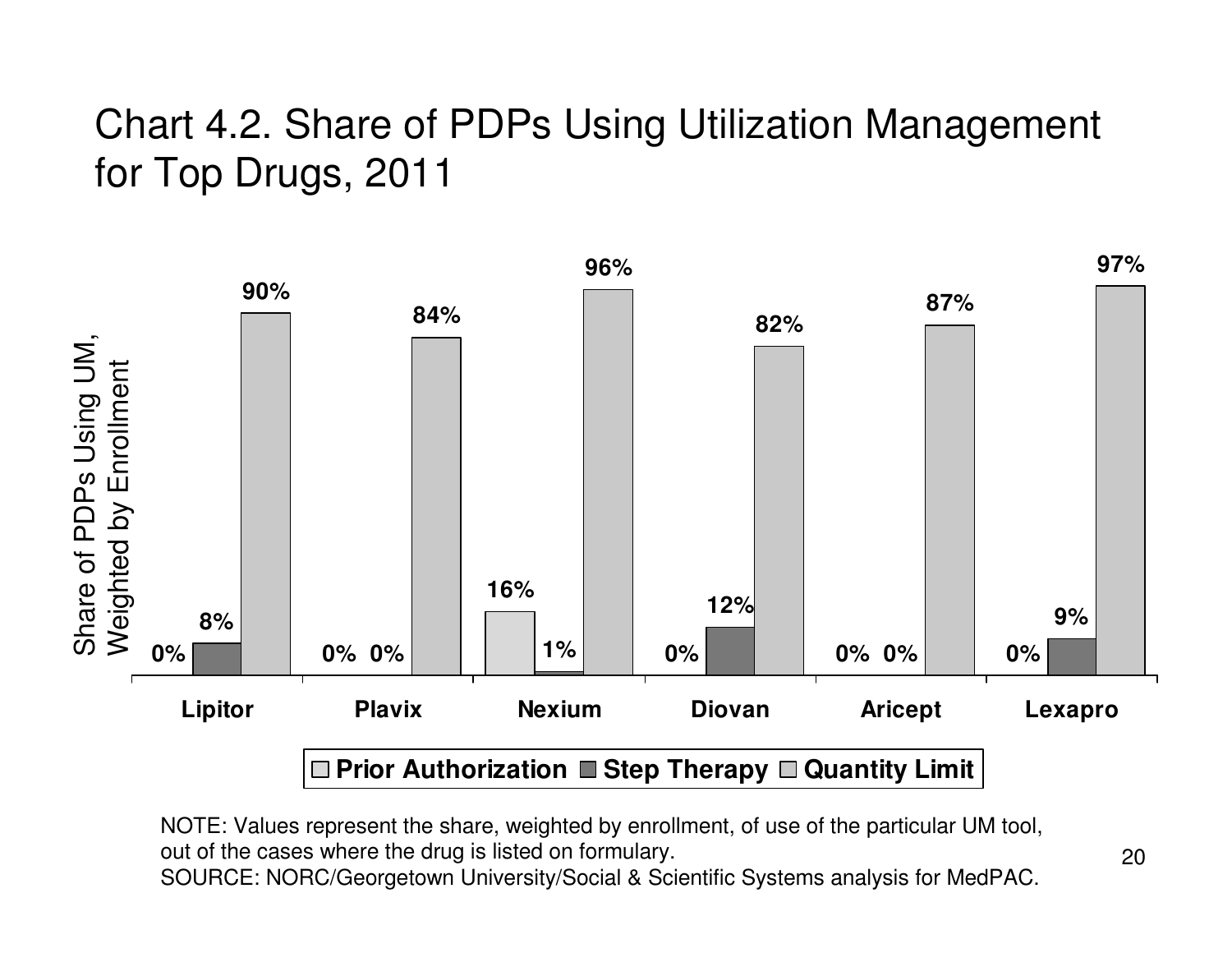### Chart 4.5. Share of Drugs with Utilization Management Requirements, PDPs, 2007-2011

#### **18% 21% 8% 9% 12% 15% 17% 1%12% 14% 2%3%16% 28% 3%16%32%2%19%26% Any Utilization Management PriorAuthorizationStep Therapy Quantity Limits 2007 2008 2009 2010 2011** Average Share of Listed Drugs With: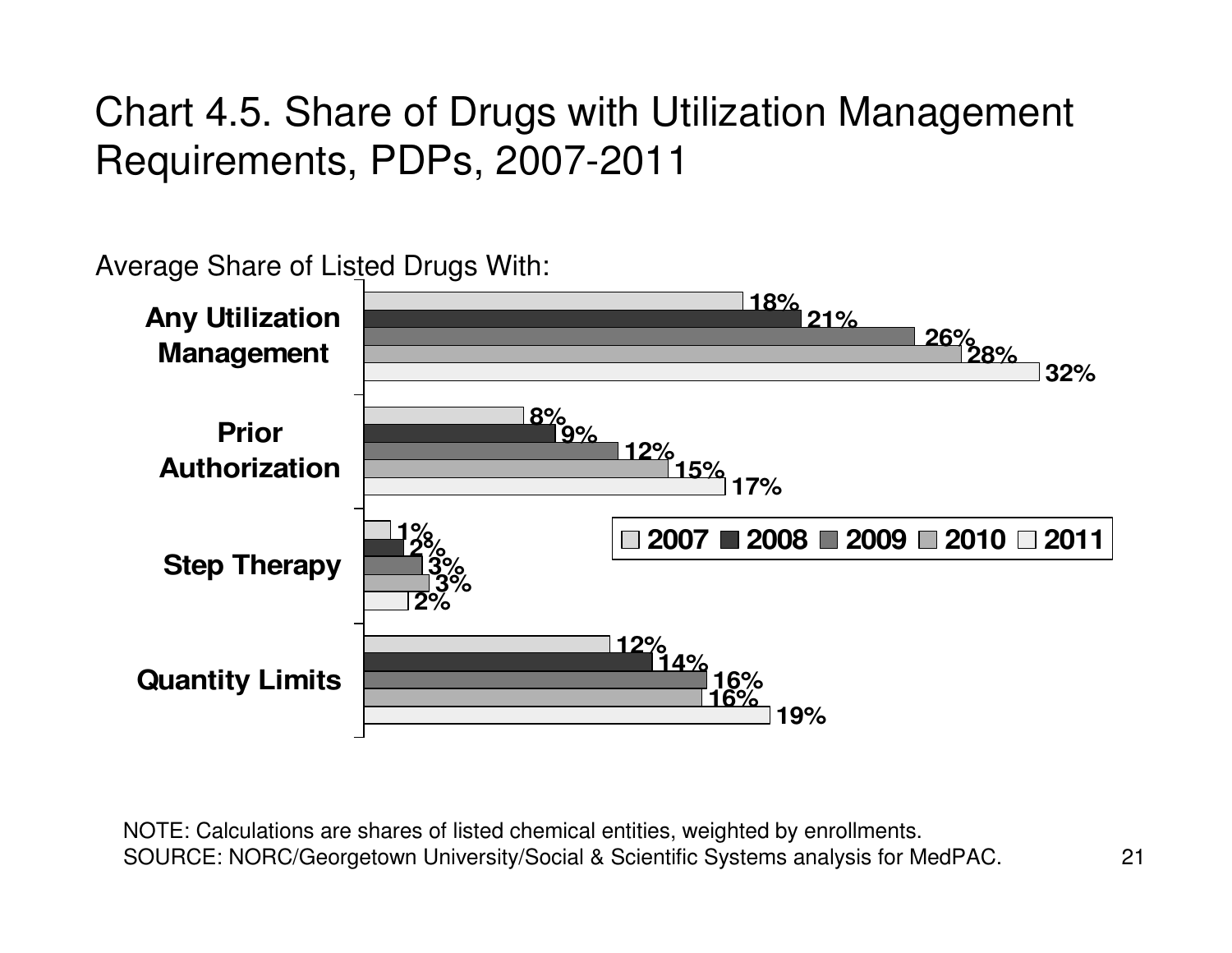### Chart 4.6. Share of Drugs with Utilization Management Requirements, MA-PDs, 2007-2011

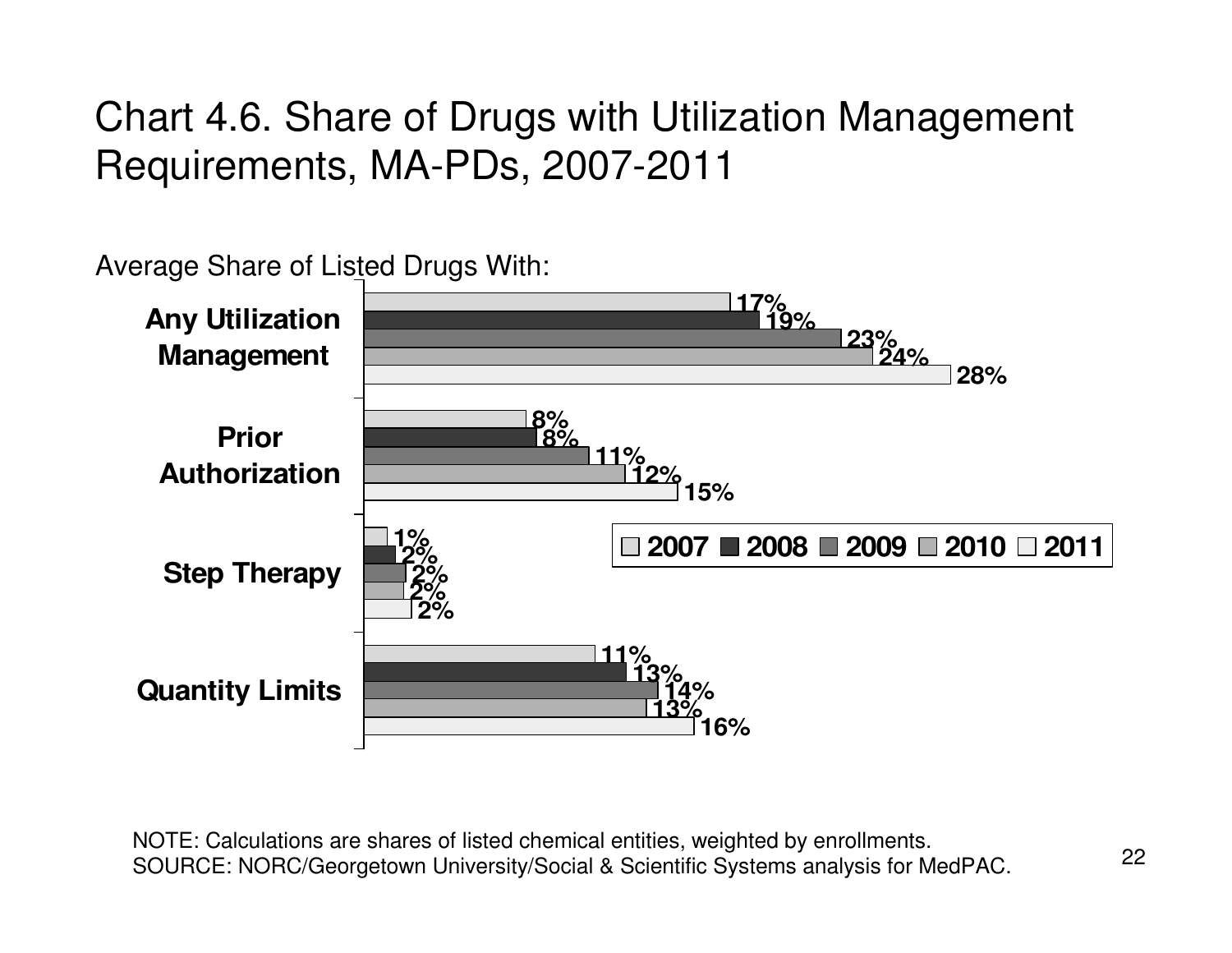Chart 4.7. Share of Brands and Generics with Utilization Management Requirements, PDPs, 2011

Average Share of Listed Drugs With:

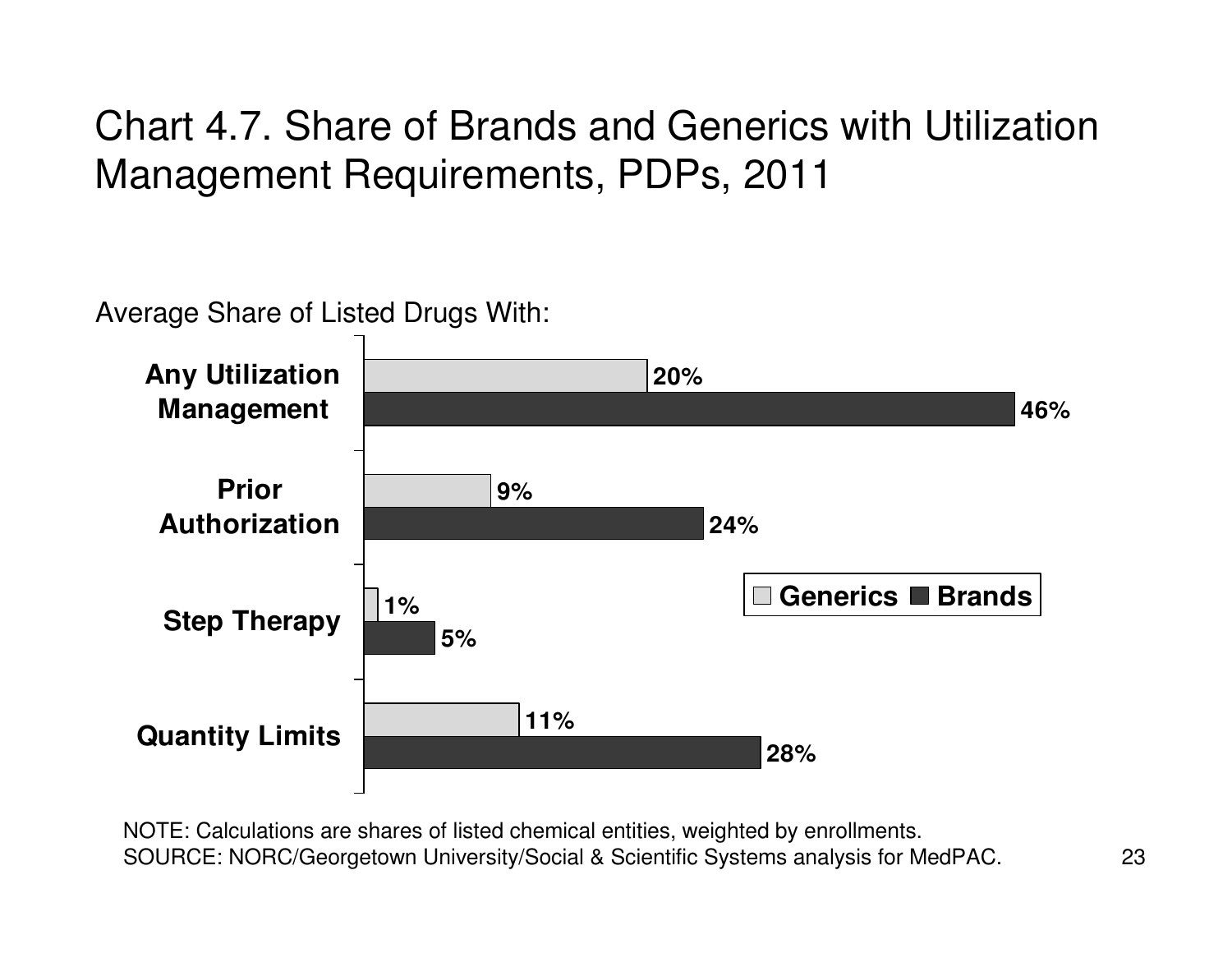Chart 4.8. Share of Drugs with Utilization Management Requirements, PDPs by LIS Status, 2011

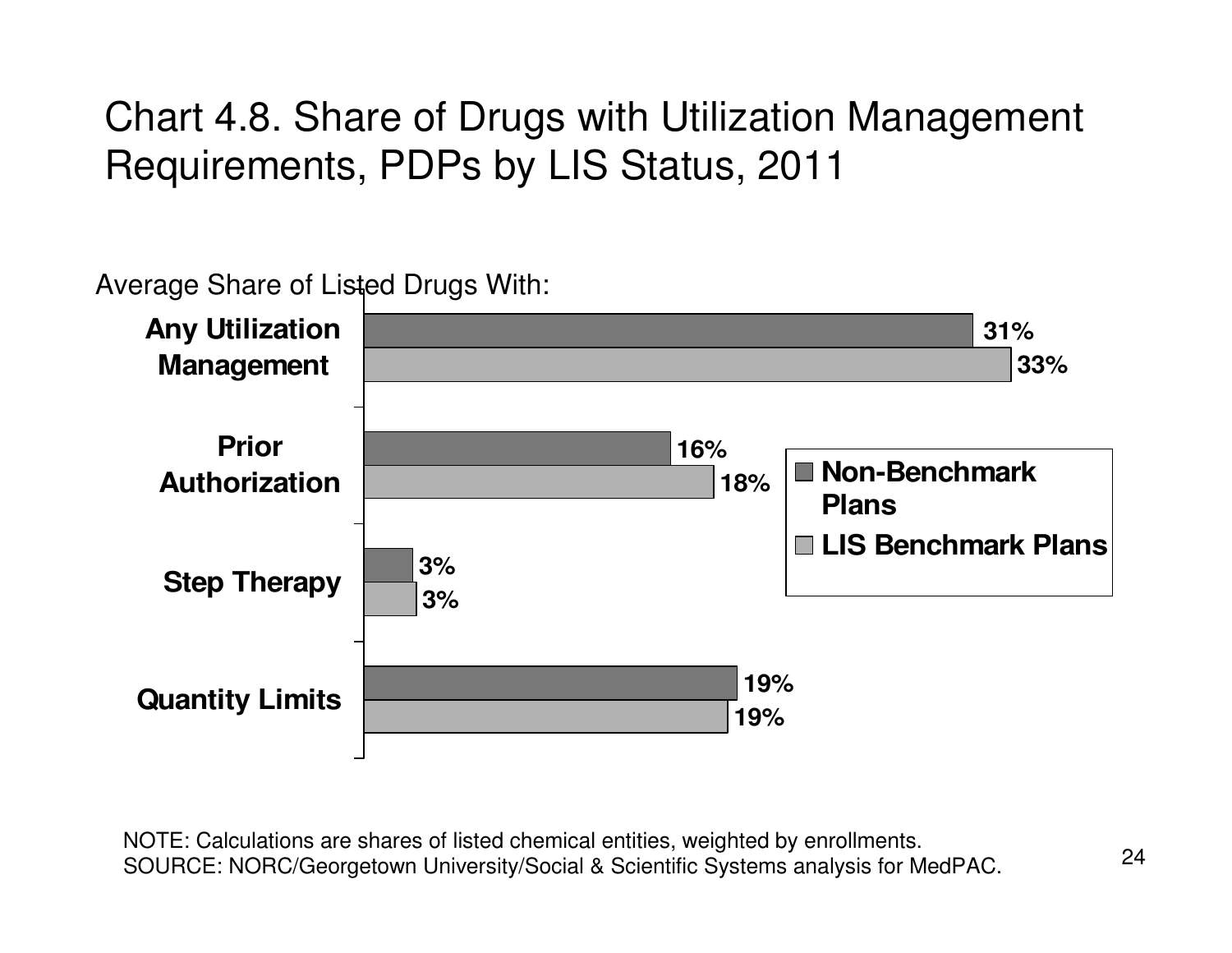#### 5. Restricted vs. Unrestricted Drugs

"Unrestricted" <sup>=</sup> placement on certain tiers (generic, brand, preferred brand) and absence of utilization management restrictions (prior authorization, step therapy, quantity limits).

Calculations in this section apply the new tier-based UM measure that was introduced in *Medicare Part D Formularies, 2006-2010: A Chartbook* (published by MedPAC in 2010). See that chartbook for more information on this measure.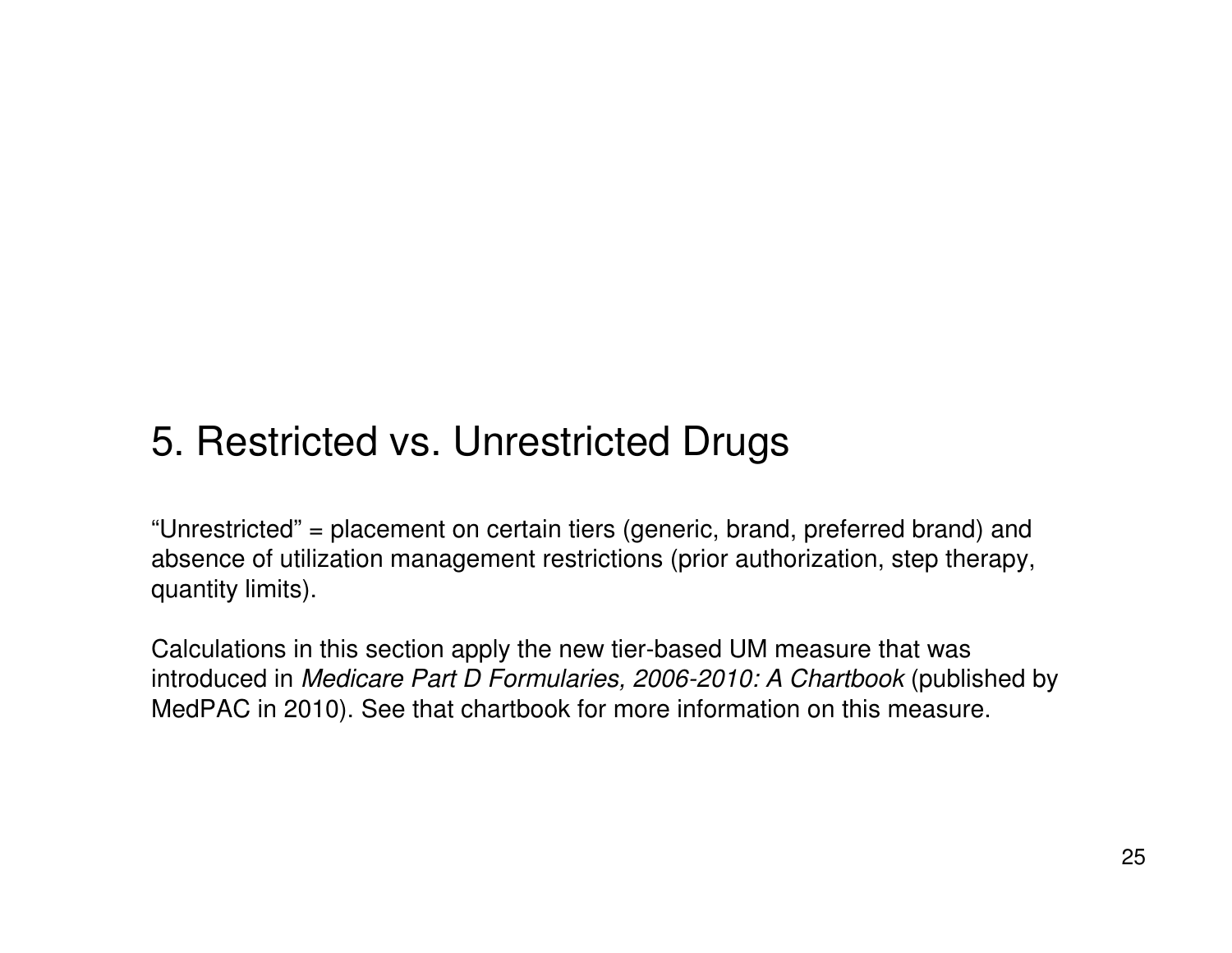#### Chart 5.2. Shares of Restricted and Unrestricted Drugs, PDPs, 2007-2011

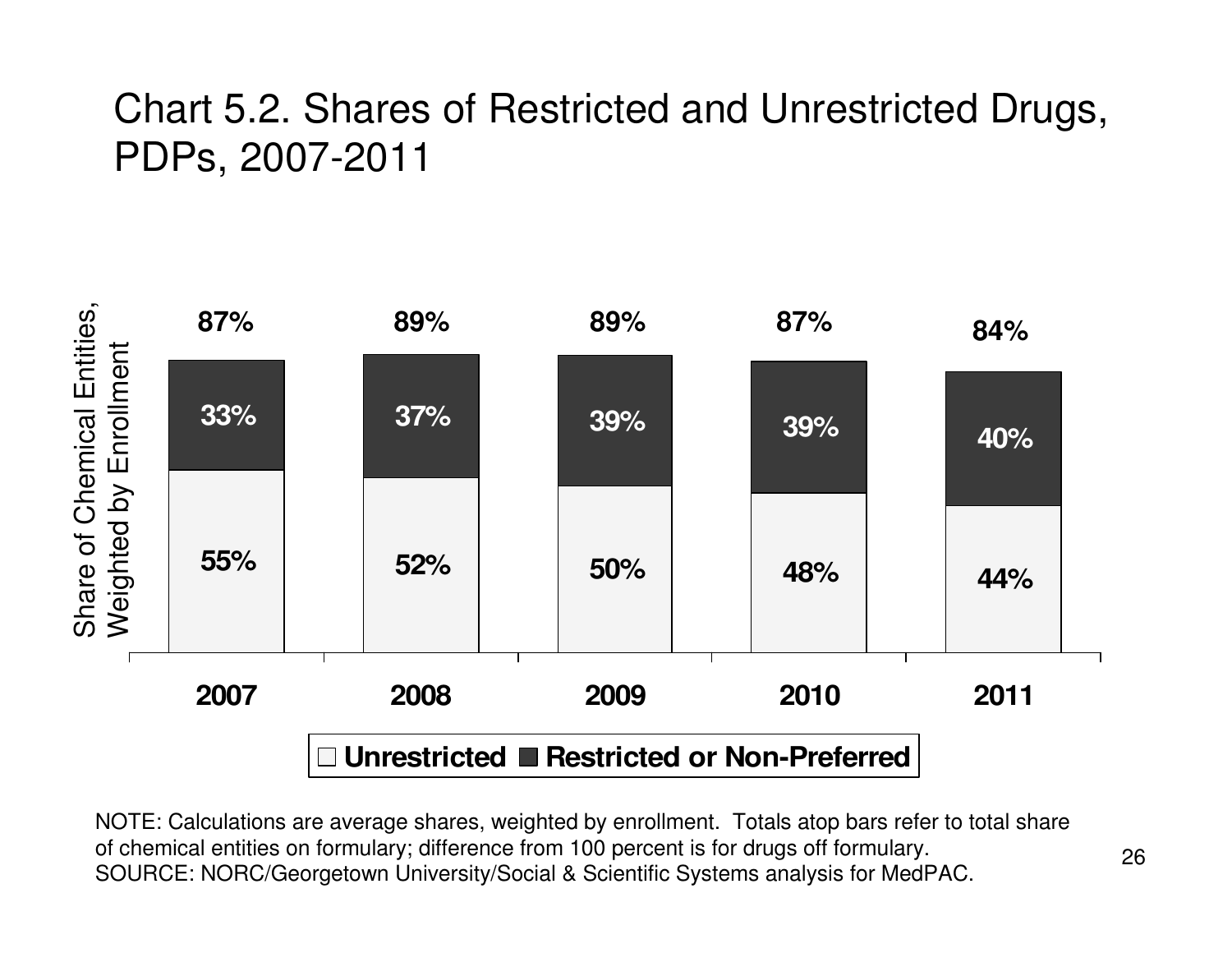### Chart 5.3A. Share of Chemical Entities Listed on Formulary With and Without Restrictions, PDPs with Highest Enrollments, 2011



27NOTE: Calculations are shares of chemical entites. Totals to right of bars refer to total share of chemical entities on formulary; difference from 100 percent is for drugs off formulary. Totals may not add due to rounding. Plans are listed in order of enrollment. SOURCE: NORC/Georgetown University/Social & Scientific Systems analysis for MedPAC.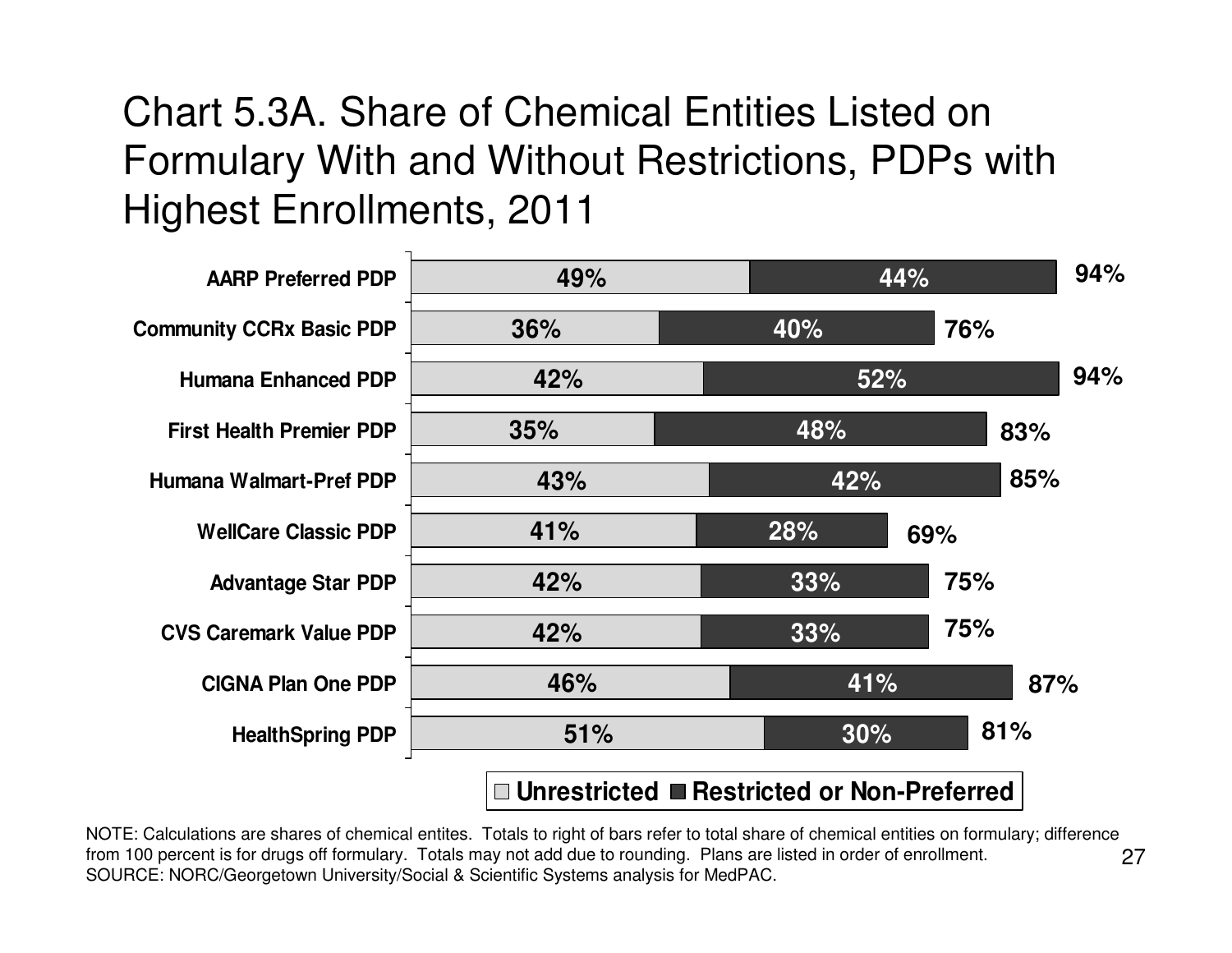### Chart 5.3B. Share of Chemical Entities Listed on Formulary With and Without Restrictions, MA-PDs with Highest Enrollments, 2011



28NOTE: Calculations are shares of chemical entites. Totals to right of bars refer to total share of chemical entities on formulary; difference from 100 percent is for drugs off formulary. Totals may not add due to rounding. Plans are listed in order of enrollment. SOURCE: NORC/Georgetown University/Social & Scientific Systems analysis for MedPAC.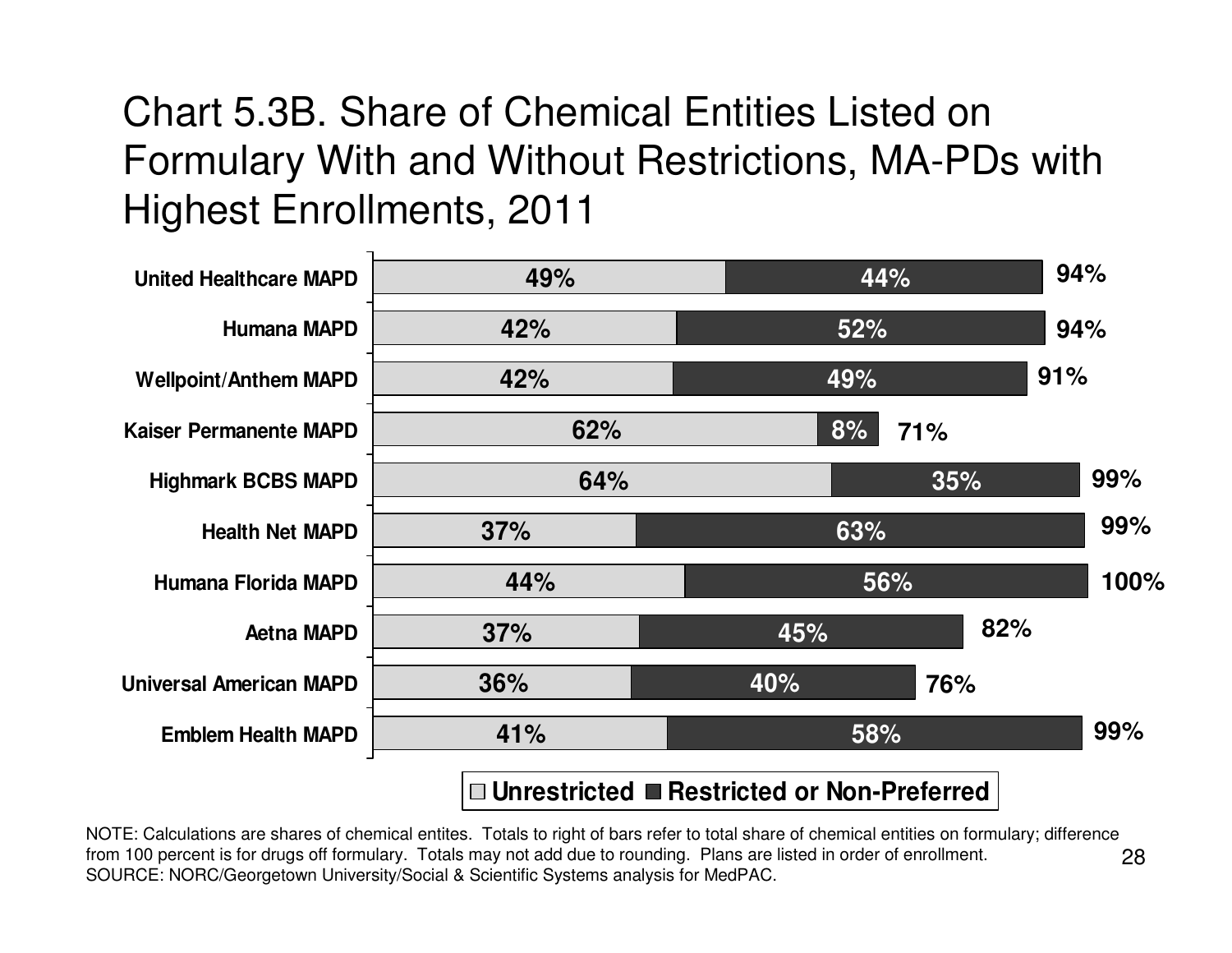### Chart 5.3C. Share of Chemical Entities Listed on Formulary With and Without Restrictions, Special Needs Plans with Highest Enrollments, 2011



29NOTE: Calculations are shares of chemical entites. Totals to right of bars refer to total share of chemical entities on formulary; difference from 100 percent is for drugs off formulary. Totals may not add due to rounding. Plans are listed in order of enrollment. SOURCE: NORC/Georgetown University/Social & Scientific Systems analysis for MedPAC.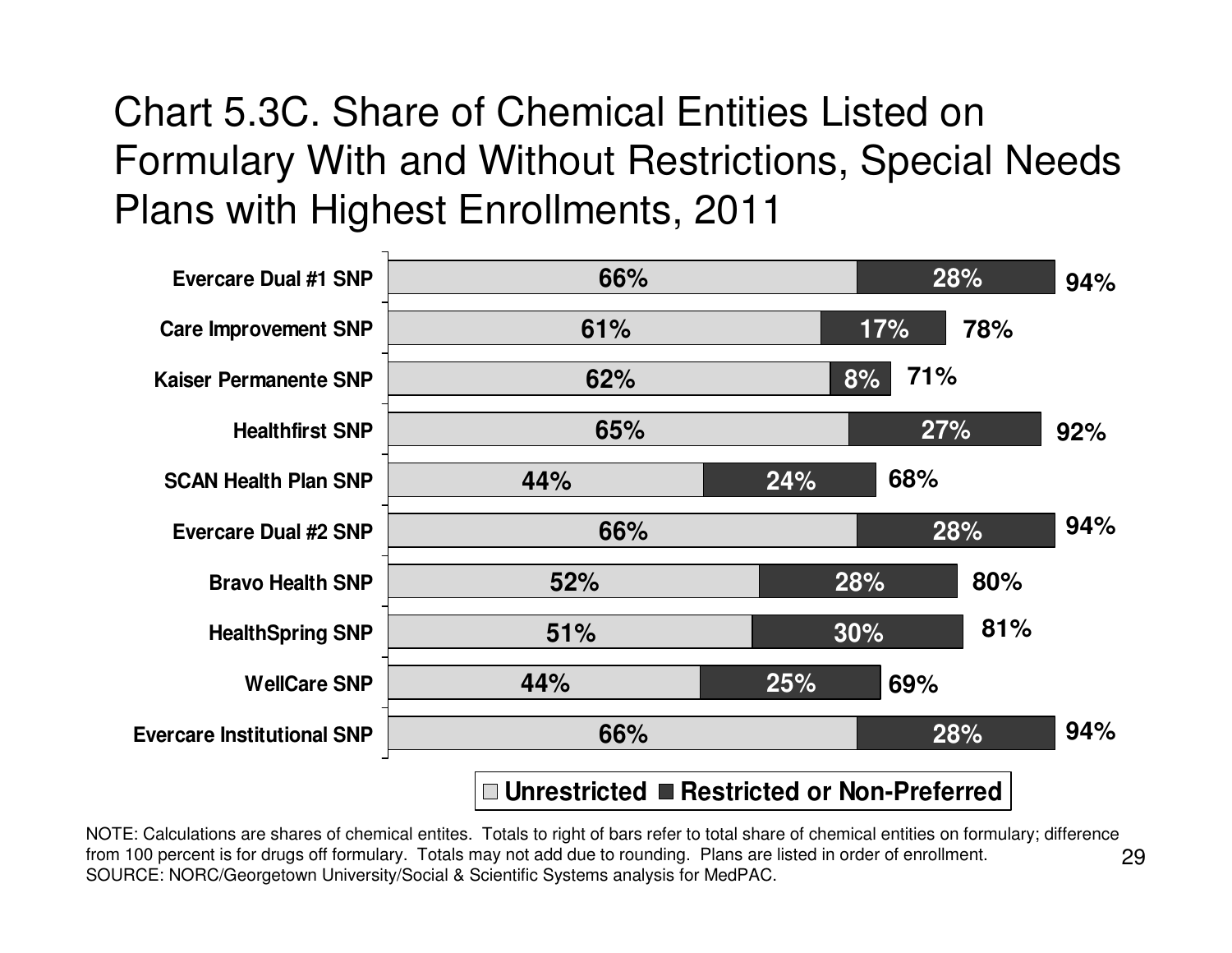Chart 5.4. Share of Chemical Entities on Formulary, Restricted and Unrestricted, Basic Benefit PDPs vs. Enhanced Benefit PDPs, 2011

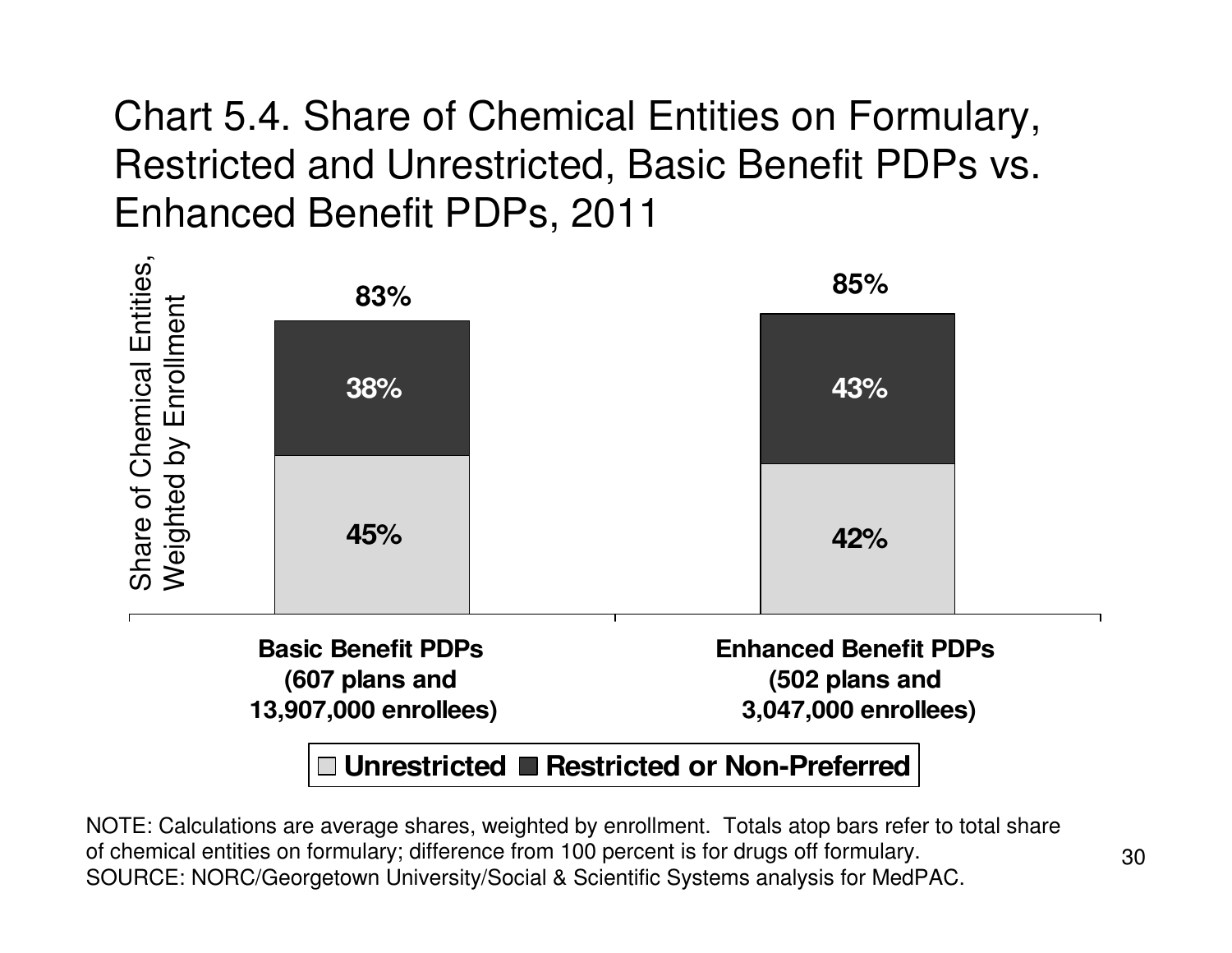### Chart 5.5. Share of Chemical Entities on Formulary, Restricted and Unrestricted, National vs. Local PDPs, 2011

ທົ

|                                                     | 83%                                | 87%                                     |  | 79%                                         |  | 84%                                    |  |
|-----------------------------------------------------|------------------------------------|-----------------------------------------|--|---------------------------------------------|--|----------------------------------------|--|
|                                                     | 32%                                | 40%                                     |  | 36%                                         |  | 41%                                    |  |
| Share of Chemical Entitie<br>Weighted by Enrollment | 51%                                | 47%                                     |  | 43%                                         |  | 44%                                    |  |
|                                                     | <b>Local PDPs</b><br>(25 plans and | <b>Local Blue PDPs</b><br>(39 plans and |  | <b>Near-National PDPs</b><br>(194 plans and |  | <b>National PDPs</b><br>(851 plans and |  |

**137,000 enrollees) 1,137,000 enrollees) 1,750,000 enrollees) 13,931,000 enrollees)**

#### **Unrestricted Restricted or Non-Preferred**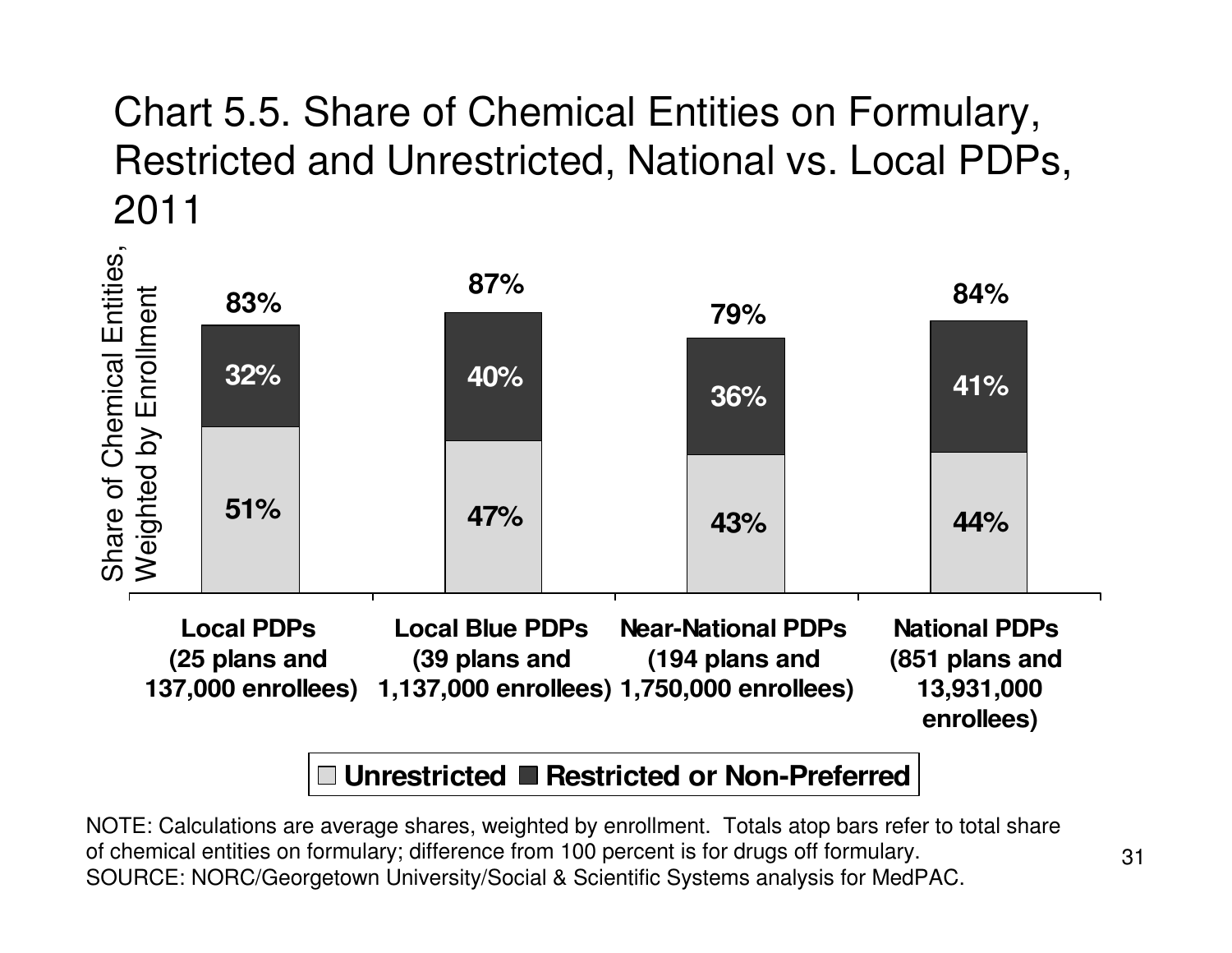### Chart 5.6. Share of Chemical Entities on Formulary, Restricted and Unrestricted, by Type of MA-PD, 2011

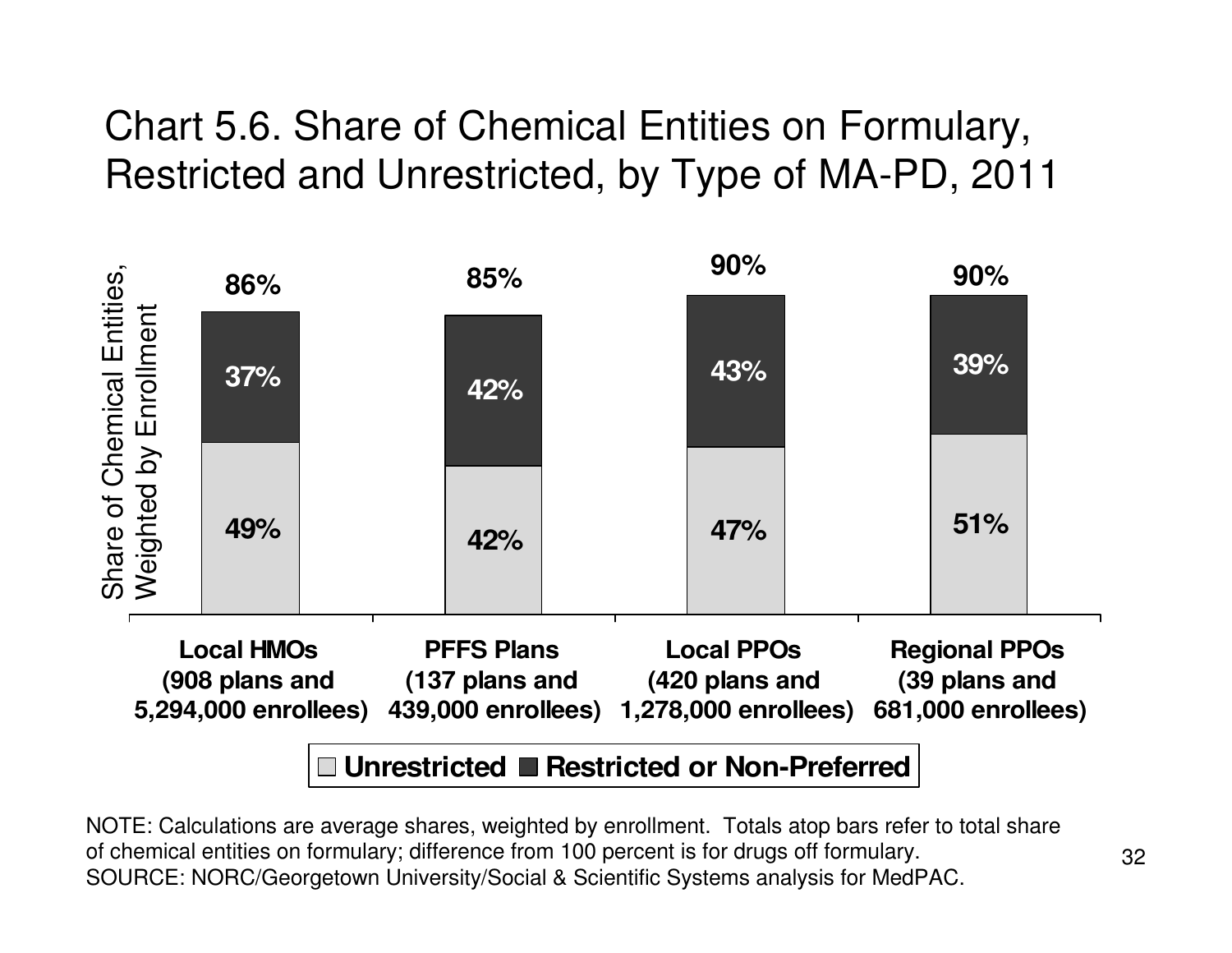### Chart 5.7. Share of Chemical Entities on Formulary, Restricted and Unrestricted, SNPs vs. MA-PDs, 2011



#### **Unrestricted Restricted or Non-Preferred**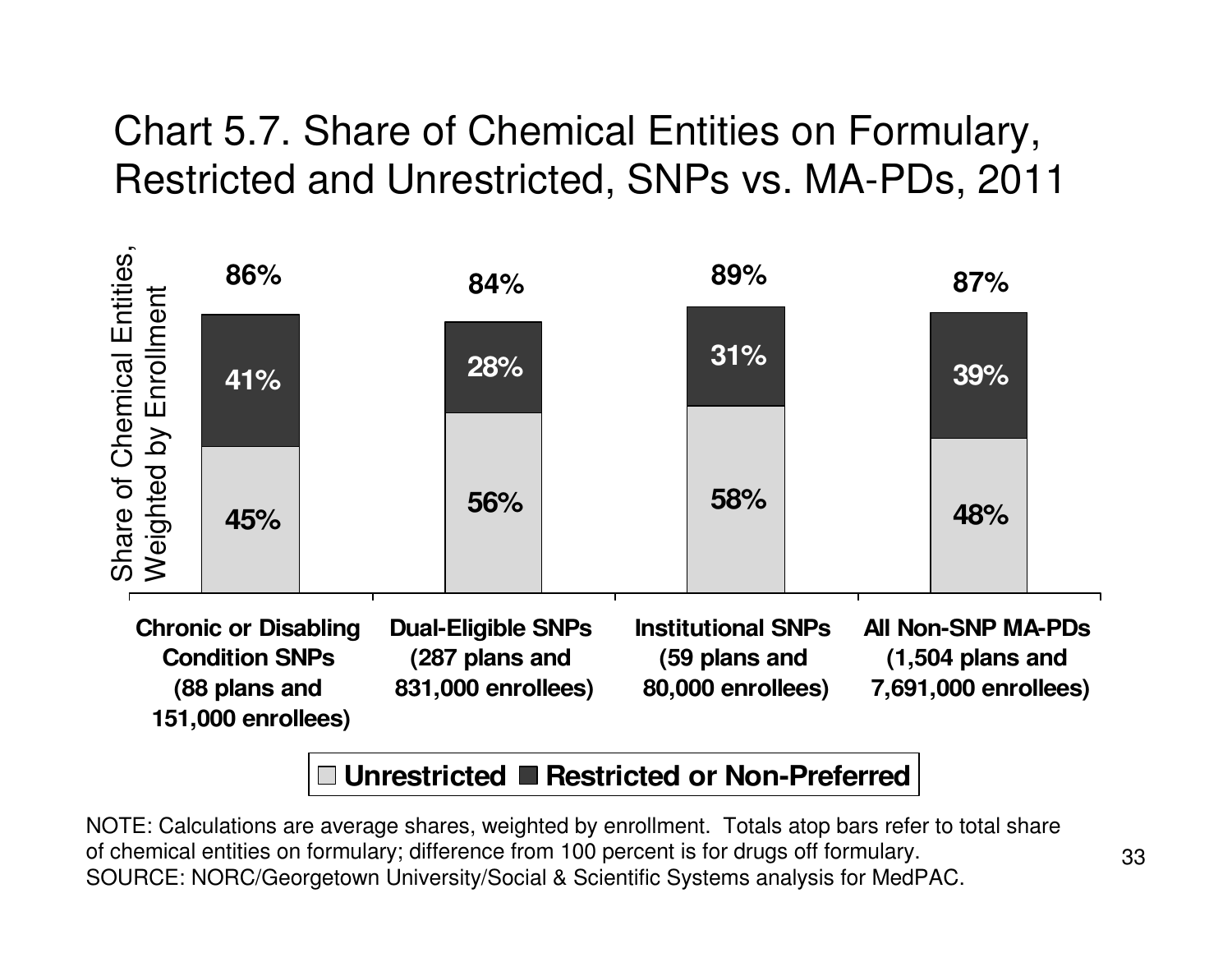#### 6. Drug Classes

Calculations in this section apply the new tier-based UM measure that was introduced in *Medicare Part D Formularies, 2006-2010: A Chartbook* (published by MedPAC in 2010). See that chartbook for more information on this measure. Where appropriate, data from earlier years have been updated based on the new measure.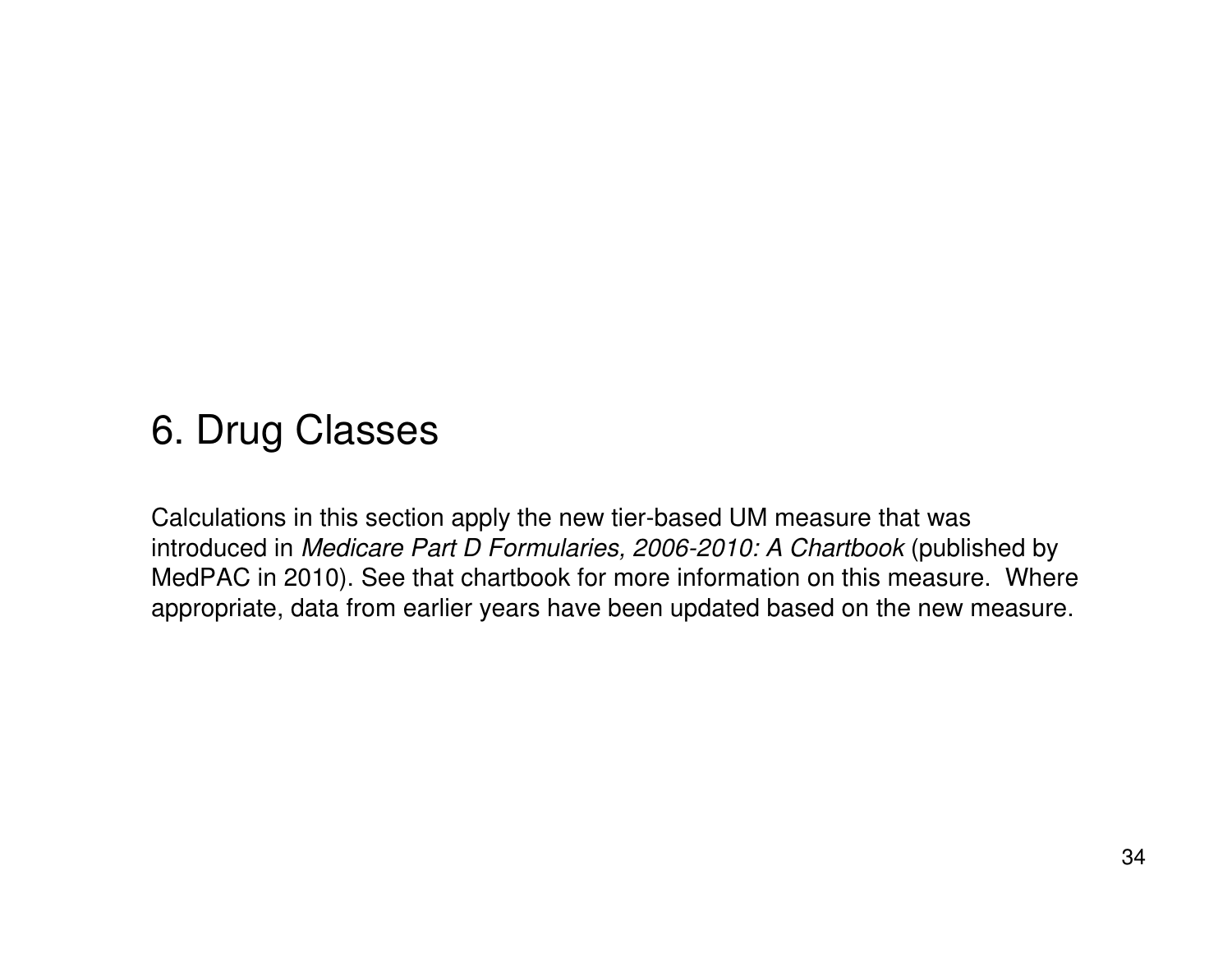|                                                                                                                                                                                                                                                                                                                                                                                                                                                                                                                    |                           |                                    |                         |                        |                                                | Average Share of Drugs in Class Placed on Each Tier |                                |                                 |
|--------------------------------------------------------------------------------------------------------------------------------------------------------------------------------------------------------------------------------------------------------------------------------------------------------------------------------------------------------------------------------------------------------------------------------------------------------------------------------------------------------------------|---------------------------|------------------------------------|-------------------------|------------------------|------------------------------------------------|-----------------------------------------------------|--------------------------------|---------------------------------|
| <b>Drug Class</b><br>(Protected - Italics)                                                                                                                                                                                                                                                                                                                                                                                                                                                                         | $\boldsymbol{\mathsf{N}}$ | $\boldsymbol{\mathsf{N}}$<br>Brand | Off<br><b>Formulary</b> | <b>Standard</b><br>25% | <b>Generic or Pref.</b><br><b>Generic Tier</b> | <b>Brand or Pref. Brand</b><br><b>Tier</b>          | Non-Pref.<br><b>Brand Tier</b> | <b>Specialty</b><br><b>Tier</b> |
| Antineoplastics (Cancer)                                                                                                                                                                                                                                                                                                                                                                                                                                                                                           | 38                        | 28                                 | 7%                      | 7%                     | 12%                                            | 16%                                                 | 14%                            | 41%                             |
| <b>Atypical Antipsychotics</b>                                                                                                                                                                                                                                                                                                                                                                                                                                                                                     | 8                         | 6                                  | 0%                      | 8%                     | 15%                                            | 38%                                                 | 36%                            | 0%                              |
| Reuptake Inhibitors<br>(Antidepressants)                                                                                                                                                                                                                                                                                                                                                                                                                                                                           | 9                         | 3                                  | 1%                      | 8%                     | 55%                                            | 23%                                                 | 11%                            | 0%                              |
| <b>Antidiabetic Agents</b>                                                                                                                                                                                                                                                                                                                                                                                                                                                                                         | 18                        | 9                                  | 13%                     | 6%                     | 37%                                            | 21%                                                 | 20%                            | 0%                              |
| <b>ACE Inhibitors</b><br>(Hypertension)                                                                                                                                                                                                                                                                                                                                                                                                                                                                            | 10                        | $\mathbf 0$                        | 3%                      | 7%                     | 80%                                            | 4%                                                  | 1%                             | 0%                              |
| ARBs (Hypertension)                                                                                                                                                                                                                                                                                                                                                                                                                                                                                                | 8                         | $\overline{7}$                     | 54%                     | 3%                     | 10%                                            | 22%                                                 | 10%                            | 0%                              |
| <b>Beta Blockers</b><br>(Hypertension)                                                                                                                                                                                                                                                                                                                                                                                                                                                                             | 15                        | 3                                  | 10%                     | 7%                     | 68%                                            | 9%                                                  | 3%                             | 0%                              |
| Calcium Channel<br><b>Blockers (Hypertension)</b>                                                                                                                                                                                                                                                                                                                                                                                                                                                                  | 9                         | $\pmb{0}$                          | 6%                      | 8%                     | 64%                                            | 7%                                                  | 5%                             | 6%                              |
| <b>Cholesterol Drugs</b>                                                                                                                                                                                                                                                                                                                                                                                                                                                                                           | 16                        | 9                                  | 16%                     | 6%                     | 39%                                            | 28%                                                 | 8%                             | 0%                              |
| Nonsteroidal Anti-<br>inflammatory Drugs<br>(Pain)                                                                                                                                                                                                                                                                                                                                                                                                                                                                 | 22                        | 3                                  | 13%                     | 7%                     | 68%                                            | 5%                                                  | 2%                             | 0%                              |
| Opioids (Pain)                                                                                                                                                                                                                                                                                                                                                                                                                                                                                                     | 15                        | $\overline{3}$                     | 23%                     | 6%                     | 39%                                            | 23%                                                 | 5%                             | 0%                              |
| <b>H2 Blockers</b><br>(Gastrointestinal)                                                                                                                                                                                                                                                                                                                                                                                                                                                                           | 4                         | $\mathbf 0$                        | 9%                      | 6%                     | 78%                                            | 0%                                                  | 2%                             | 0%                              |
| Proton Pump Inhibitors<br>(Gastrointestinal)                                                                                                                                                                                                                                                                                                                                                                                                                                                                       | 5                         | $\overline{2}$                     | 31%                     | 5%                     | 21%                                            | 30%                                                 | 9%                             | 1%                              |
| NOTE: The percentage for the drug class is the unweighted average for the drugs in that class. The percentage for each drug class represents the average share of drugs in that<br>class on a particular tier or off formulary. Averages are weighted by PDP enrollment but not by utilization within the class. ARBs are angiotensin II receptor blockers; ACE<br>inhibitors are angiotensin-converting enzyme inhibitors.<br>SOURCE: NORC/Georgetown University/Social & Scientific Systems analysis for MedPAC. |                           |                                    |                         |                        |                                                |                                                     |                                |                                 |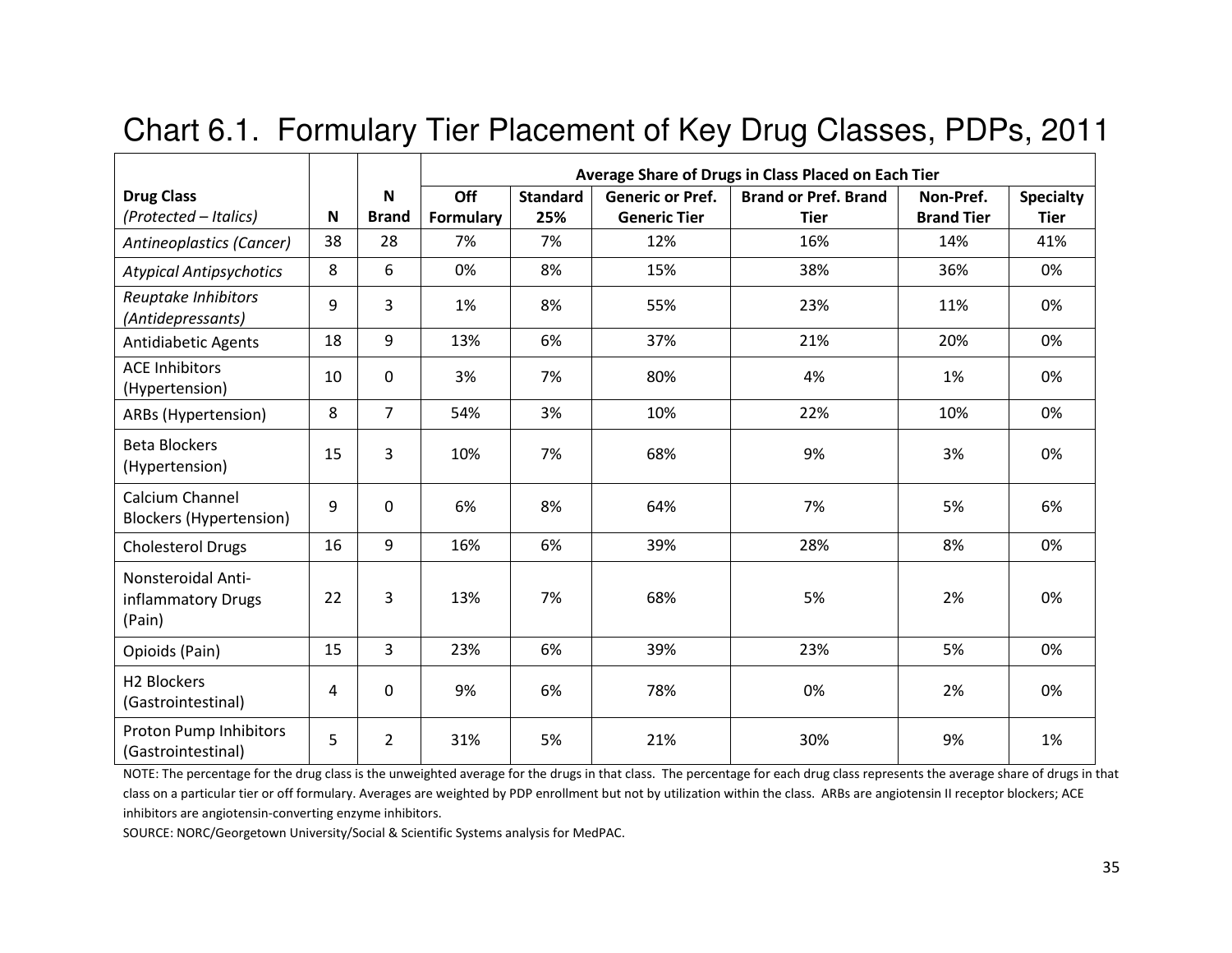|                                                    |    |                   | Average Share of Drugs in Class Placed on Each Tier |                        |                                                |                                            |                                |                                 |  |  |  |
|----------------------------------------------------|----|-------------------|-----------------------------------------------------|------------------------|------------------------------------------------|--------------------------------------------|--------------------------------|---------------------------------|--|--|--|
| <b>Drug Class</b><br>(Protected - Italics)         | N  | N<br><b>Brand</b> | Off<br><b>Formulary</b>                             | <b>Standard</b><br>25% | <b>Generic or Pref.</b><br><b>Generic Tier</b> | <b>Brand or Pref.</b><br><b>Brand Tier</b> | Non-Pref.<br><b>Brand Tier</b> | <b>Specialty</b><br><b>Tier</b> |  |  |  |
| <b>Antineoplastics (Cancer)</b>                    | 24 | 20                | 3%                                                  | 19%                    | 14%                                            | 29%                                        | 9%                             | 26%                             |  |  |  |
| <b>Atypical Antipsychotics</b>                     | 6  | 5                 | 0%                                                  | 19%                    | 13%                                            | 49%                                        | 18%                            | 0%                              |  |  |  |
| Reuptake Inhibitors<br>(Antidepressants)           | 8  | $\overline{2}$    | 2%                                                  | 19%                    | 59%                                            | 15%                                        | 6%                             | 0%                              |  |  |  |
| <b>Antidiabetic Agents</b>                         | 15 | 8                 | 5%                                                  | 19%                    | 35%                                            | 31%                                        | 9%                             | 0%                              |  |  |  |
| <b>ACE Inhibitors</b><br>(Hypertension)            | 10 | 4                 | 10%                                                 | 17%                    | 48%                                            | 12%                                        | 13%                            | 0%                              |  |  |  |
| ARBs (Hypertension)                                | 7  | $\overline{7}$    | 19%                                                 | 16%                    | 0%                                             | 27%                                        | 37%                            | 0%                              |  |  |  |
| <b>Beta Blockers</b><br>(Hypertension)             | 13 | $\overline{2}$    | 3%                                                  | 18%                    | 67%                                            | 7%                                         | 4%                             | 0%                              |  |  |  |
| <b>Calcium Channel Blockers</b><br>(Hypertension)  | 9  | 3                 | 6%                                                  | 18%                    | 50%                                            | 11%                                        | 9%                             | 5%                              |  |  |  |
| <b>Cholesterol Drugs</b>                           | 13 | $\overline{7}$    | 7%                                                  | 18%                    | 39%                                            | 23%                                        | 12%                            | 0%                              |  |  |  |
| Nonsteroidal Anti-<br>inflammatory Drugs<br>(Pain) | 19 | 2                 | 5%                                                  | 18%                    | 66%                                            | 3%                                         | 7%                             | 0%                              |  |  |  |
| Opioids (Pain)                                     | 14 | $\overline{2}$    | 11%                                                 | 18%                    | 57%                                            | 4%                                         | 8%                             | 2%                              |  |  |  |
| H <sub>2</sub> Blockers<br>(Gastrointestinal)      | 4  | $\Omega$          | 4%                                                  | 19%                    | 75%                                            | 0%                                         | 2%                             | 0%                              |  |  |  |
| Proton Pump Inhibitors<br>(Gastrointestinal)       | 5  | 4                 | 12%                                                 | 17%                    | 15%                                            | 36%                                        | 17%                            | 2%                              |  |  |  |

#### Chart 6.2. Formulary Tier Placement of Key Drug Classes, PDPs, 2007

NOTE: The percentage for the drug class is the unweighted average for the drugs in that class. The percentage for each drug class represents the average share of drugs in that class on a particular tier or off formulary. Averages are weighted by PDP enrollment but not by utilization within the class. ARBs are angiotensin II receptor blockers; ACE inhibitors are angiotensin-converting enzyme inhibitors.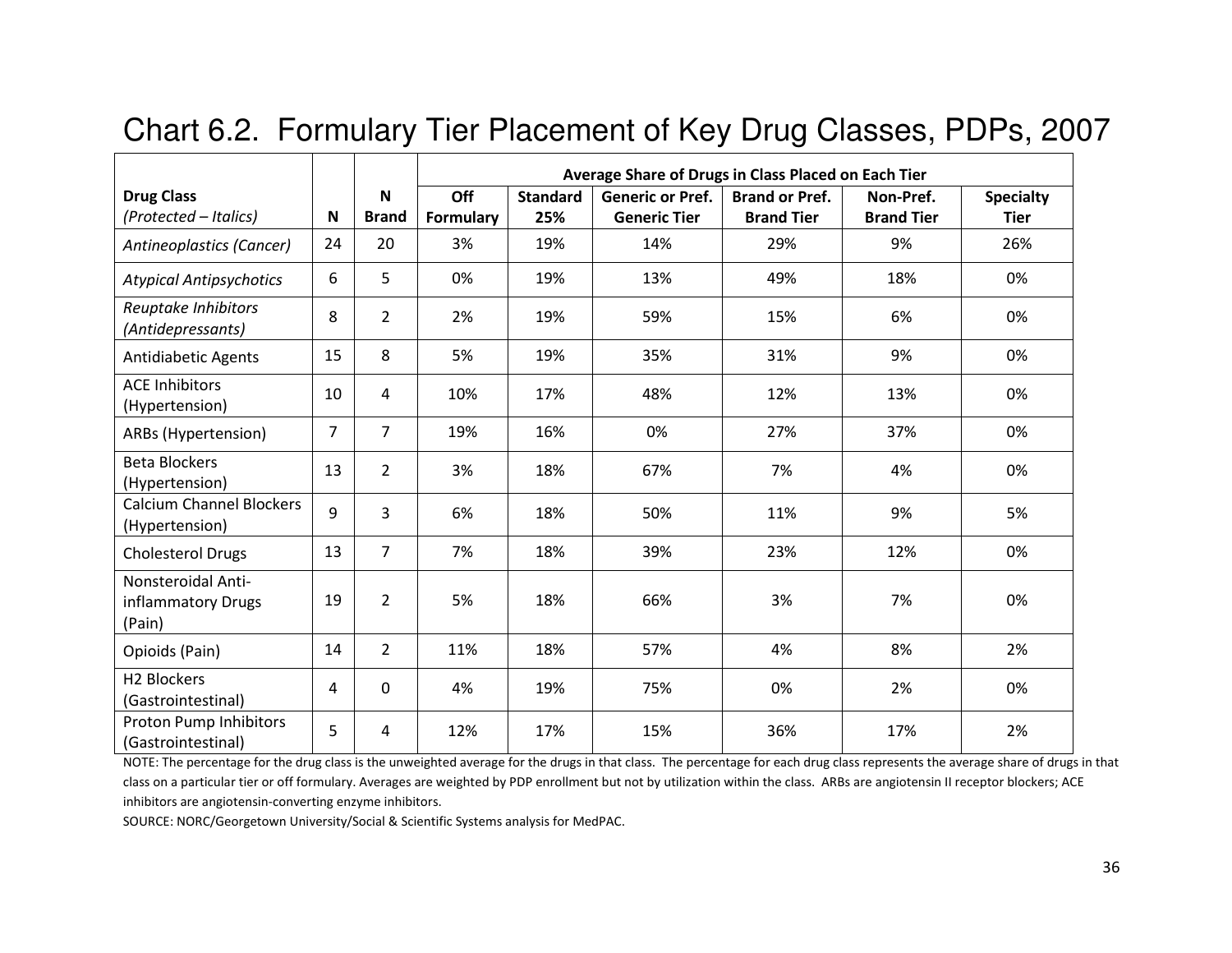### Chart 6.3. Formulary Tier Placement for Selected Hypertension Drugs, PDPs, 2011

| <b>Selected ARBs</b>           |    |     |     |     |     |                                                                                         |    |
|--------------------------------|----|-----|-----|-----|-----|-----------------------------------------------------------------------------------------|----|
| Avapro (B)                     | 3% | 22% | 5%  |     |     |                                                                                         |    |
| <b>Benicar (B)</b>             |    |     | 55% |     | 8%  |                                                                                         |    |
| Cozaar (G)                     | 5% |     |     | 80% |     | 12%                                                                                     |    |
| Diovan (B)                     | 5% |     |     | 79% |     | 13%                                                                                     |    |
| Micardis (B)                   | 5% | 18% |     | 33% |     |                                                                                         |    |
| <b>Selected ACE Inhibitors</b> |    |     |     |     |     |                                                                                         |    |
| <b>Benazepril (G)</b>          | 8% |     |     |     | 92% |                                                                                         |    |
| Enalapril (G)                  | 8% |     |     |     | 92% |                                                                                         |    |
| Lisinopril (G)                 | 8% |     |     |     | 91% |                                                                                         | 1% |
| <b>Quniapril (G)</b>           | 8% |     |     |     | 83% |                                                                                         | 9% |
| <b>Ramipril (G)</b>            | 8% |     |     |     | 80% |                                                                                         | 9% |
|                                |    |     |     |     |     | □ Standard (25%) ■ Generic □ Non-Preferred Generic ■ Brand or Preferred □ Non-Preferred |    |

NOTE: Calculations are share of all PDPs, weighted by enrollment. Length of bar represents share on formulary; difference from 100 percent is for drugs off formulary. ARBs are angiotensin II receptor blockers; ACE inhibitors are angiotensin-converting enzyme inhibitors. SOURCE: NORC/Georgetown University/Social & Scientific Systems analysis for MedPAC.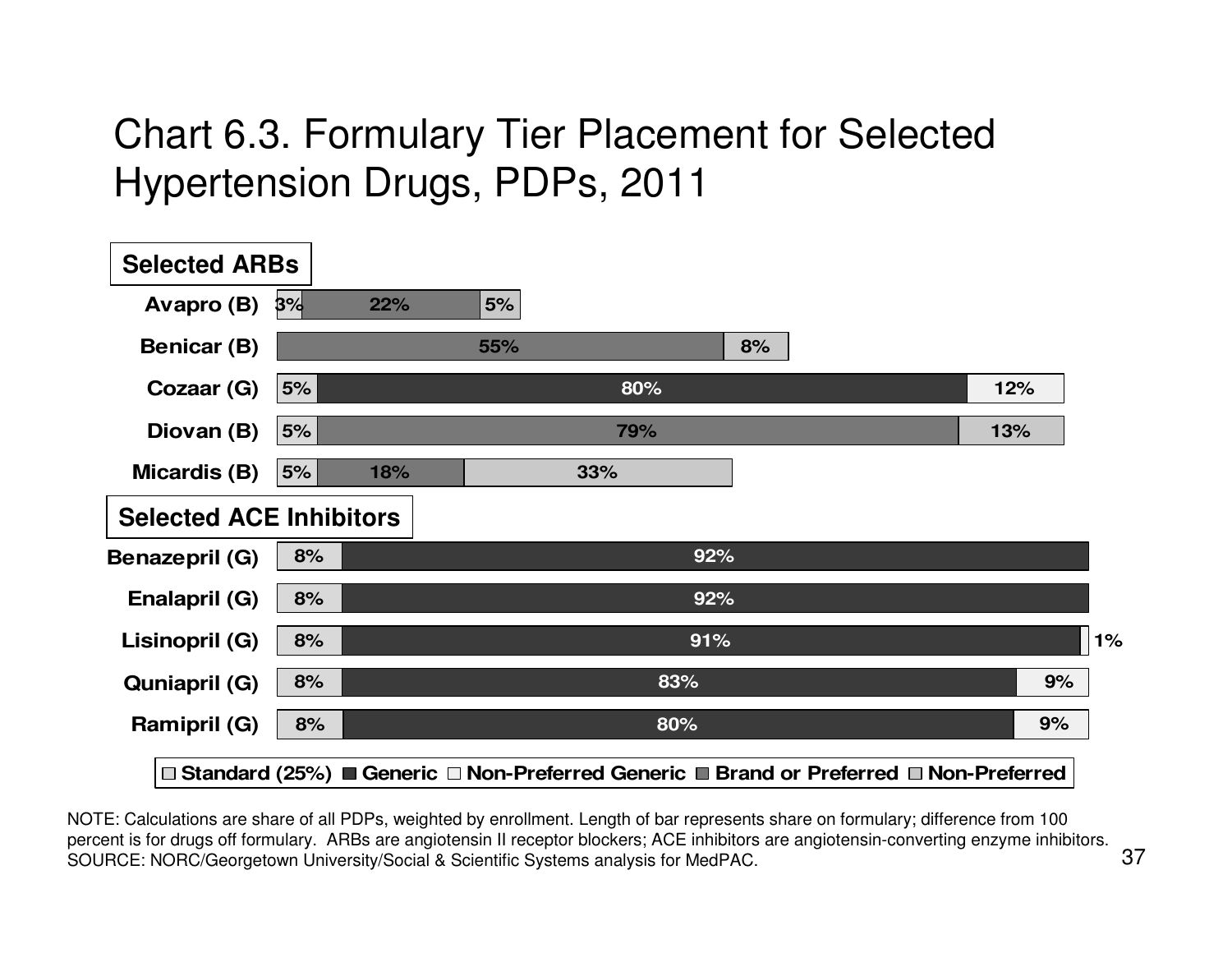### Chart 6.4. Formulary Tier Placement for Cholesterol Drugs, PDPs, 2011

| Lovastatin (G)         | 7%               | 88%        | 4%  |
|------------------------|------------------|------------|-----|
| <b>Pravastatin (G)</b> | 8%               | 88%        | 4%  |
| Simvastatin (G)        | 8%               | 86%        | 6%  |
| Lipitor (B)            | 11%<br>5%        | <b>72%</b> | 8%  |
| Lescol (B)             | 13%<br>12%       |            |     |
| Crestor (B)            | 11%<br>7%        | 67%        | 3%  |
|                        |                  |            |     |
| Zetia (B)              | 8%               | 77%        | 16% |
| <b>Caduet (Combo)</b>  | 15%<br>11%<br>2% |            |     |
| <b>Vytorin (Combo)</b> | 26%              | 34%        |     |
| <b>Advicor (Combo)</b> | 12%              |            |     |
| <b>Simcor (Combo)</b>  | 2%<br>31%        | 11%        |     |

NOTE: Calculations are share of all PDPs, weighted by enrollment. Length of bar represents share on formulary; difference from 100 percent is for drugs off formulary. SOURCE: NORC/Georgetown University/Social & Scientific Systems analysis for MedPAC.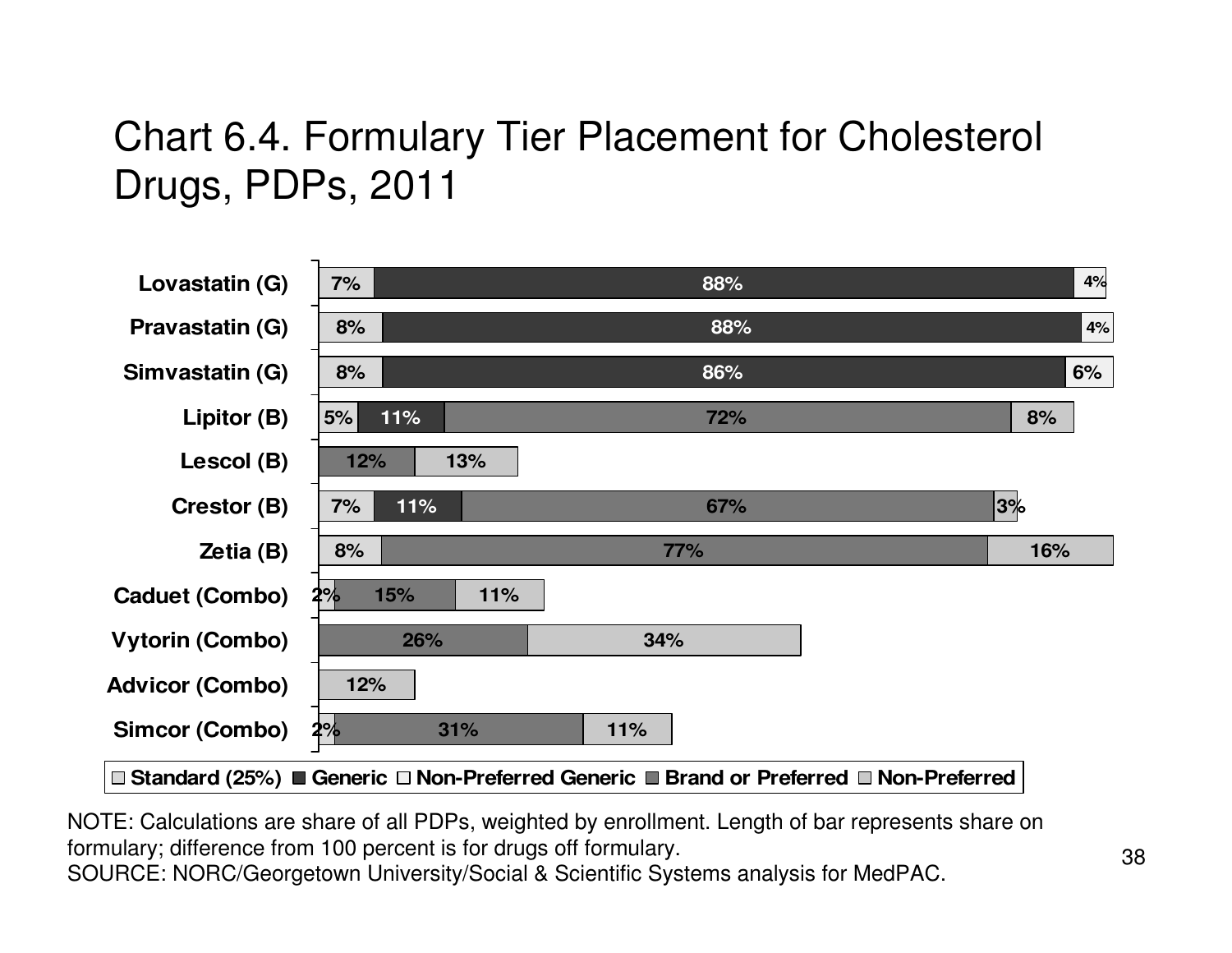### Chart 6.5. Formulary Tier Placement for Antidepressants, PDPs, 2011

| Citalopram (G)         | 8% | 92%        |    |     |       |
|------------------------|----|------------|----|-----|-------|
| <b>Fluoxetine (G)</b>  | 8% | 88%        |    |     | 4%    |
| <b>Fluvoxamine (G)</b> | 8% | 70%        | 4% | 18% |       |
| Paroxetine (G)         | 8% | 88%        |    |     | 4%    |
| Setraline (G)          | 8% | 83%        |    |     | 9%    |
| Nefazodone (G)         | 8% | 75%        |    | 9%  | 4% 4% |
| <b>Bupropion (G)</b>   | 8% | 88%        |    |     | 4%    |
| Venlafaxine (G)        | 8% | 73%        |    | 7%  | 12%   |
| Lexapro (B)            | 5% | 79%        |    | 10% |       |
| Cymbalta (B)           | 8% | 72%        |    | 20% |       |
| Pristiq (B)            | 8% | 27%<br>66% |    |     |       |
| Symbyax (Combo)        | 8% | 3%<br>47%  |    |     |       |
|                        |    |            |    |     |       |

**Standard (25%) Generic Non-Preferred Generic Brand or Preferred Non-Preferred**

NOTE: Calculations are share of all PDPs, weighted by enrollment. Length of bar represents share on formulary; difference from 100 percent is for drugs off formulary. SOURCE: NORC/Georgetown University/Social & Scientific Systems analysis for MedPAC.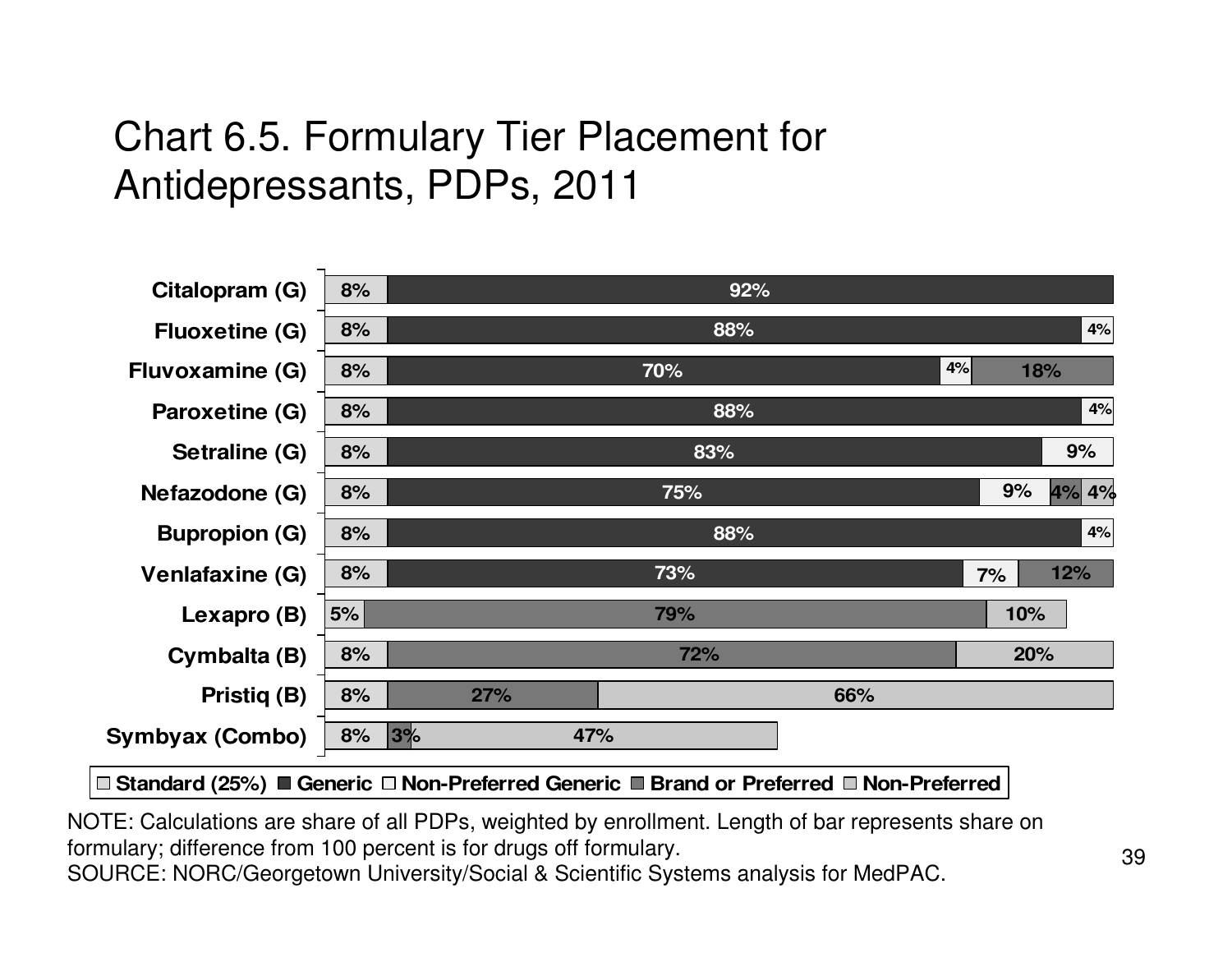#### Chart 6.6. Formulary Tier Placement for Expensive Specialty Drugs, PDPs, 2011

| Procrit/Epogen   | 8%                   |         | 50% |     |     |    | 39% | $ 4\% $ |  |  |
|------------------|----------------------|---------|-----|-----|-----|----|-----|---------|--|--|
| <b>Aranesp</b>   | 7%                   | 11%     |     | 40% |     | 6% |     |         |  |  |
| <b>Enbrel</b>    | 8%                   | 5%      | 73% |     |     |    |     |         |  |  |
| <b>Humira</b>    | 8%                   | 5%      |     |     | 87% |    |     |         |  |  |
| <b>Truvada</b>   | 8%                   | 10%     | 15% |     |     |    | 67% |         |  |  |
| <b>Thalomid</b>  | 8%                   | 9%      | 83% |     |     |    |     |         |  |  |
| <b>Gleevec</b>   | 8%                   | 5%      |     |     | 87% |    |     |         |  |  |
| Copaxone         | 8%                   | 5%      |     |     | 87% |    |     |         |  |  |
| <b>Tracleer</b>  | 8%                   | 5%      |     |     | 87% |    |     |         |  |  |
| <b>Reyataz</b>   | 8%                   |         | 41% |     | 7%  |    | 44% |         |  |  |
| <b>Ritonavir</b> | 8%                   |         | 26% |     |     |    | 67% |         |  |  |
|                  | $\sim$ $\sim$ $\sim$ | $- - -$ |     | .   |     |    | .   |         |  |  |

#### **Standard (25%) Brand or Preferred Non-Preferred Specialty**

NOTE: Calculations are share of all PDPs, weighted by enrollment. Length of bar represents share on formulary; difference from 100 percent is for drugs off formulary.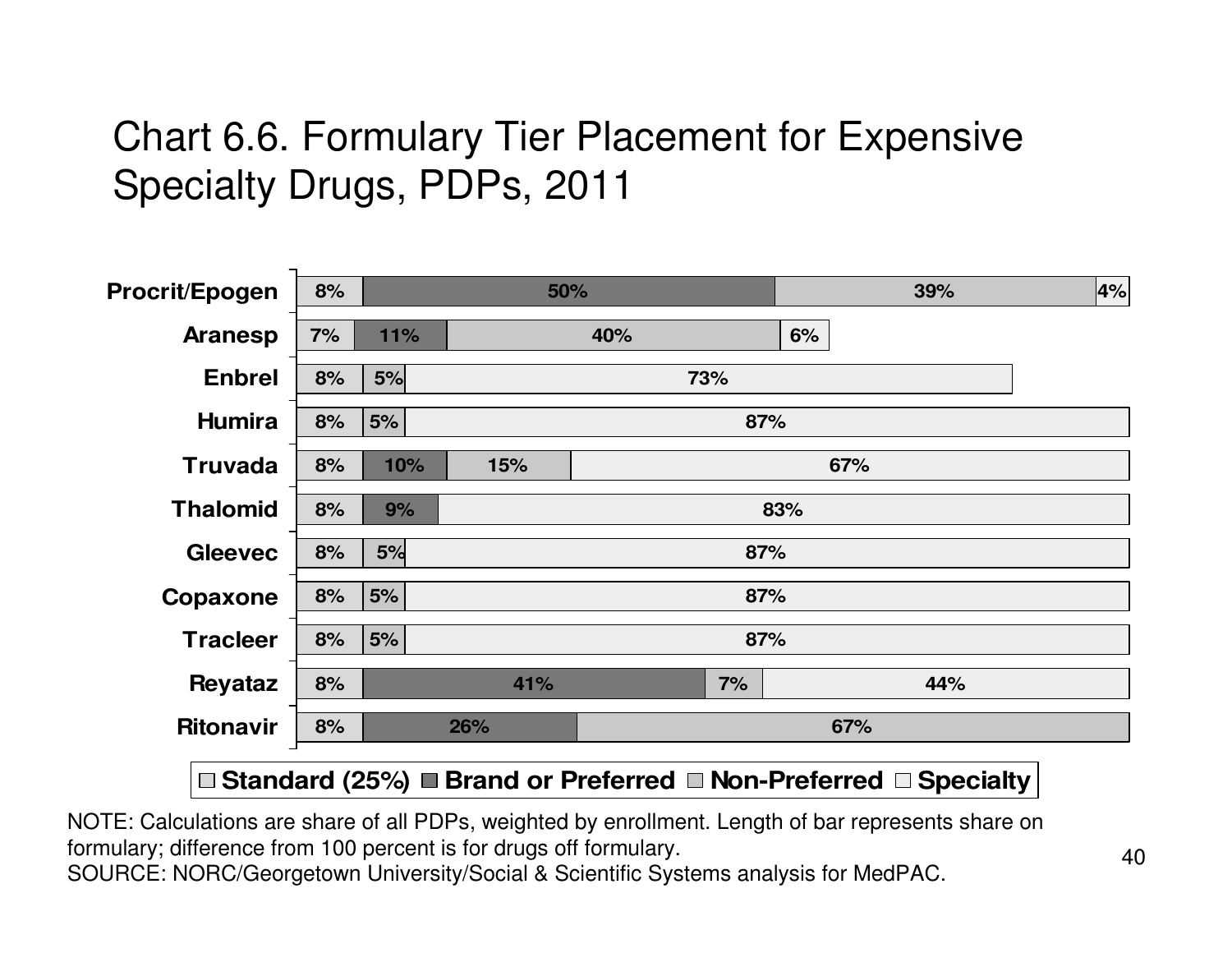# PDPs, 2007-2011

|                                                                                                                                                                                                                                                                                                                                                                                                                                                                      |                            | Average Share of Drugs in Class Having Requirement, |                        |      |      |                        |
|----------------------------------------------------------------------------------------------------------------------------------------------------------------------------------------------------------------------------------------------------------------------------------------------------------------------------------------------------------------------------------------------------------------------------------------------------------------------|----------------------------|-----------------------------------------------------|------------------------|------|------|------------------------|
|                                                                                                                                                                                                                                                                                                                                                                                                                                                                      |                            |                                                     | If on Plan's Formulary |      |      |                        |
|                                                                                                                                                                                                                                                                                                                                                                                                                                                                      | <b>Prior Authorization</b> |                                                     | <b>Step Therapy</b>    |      |      | <b>Quantity Limits</b> |
| Drug Class (Protected - Italics)                                                                                                                                                                                                                                                                                                                                                                                                                                     | 2007                       | 2011                                                | 2007                   | 2011 | 2007 | 2011                   |
| Antineoplastics (Cancer)                                                                                                                                                                                                                                                                                                                                                                                                                                             | 20%                        | 45%                                                 | 0%                     | 1%   | 9%   | 16%                    |
| <b>Atypical Antipsychotics</b>                                                                                                                                                                                                                                                                                                                                                                                                                                       | 7%                         | 19%                                                 | 3%                     | 12%  | 43%  | 64%                    |
| Reuptake Inhibitors (Antidepressants)                                                                                                                                                                                                                                                                                                                                                                                                                                | 0%                         | 4%                                                  | 10%                    | 5%   | 55%  | 65%                    |
| Antidiabetic Agents                                                                                                                                                                                                                                                                                                                                                                                                                                                  | 8%                         | 12%                                                 | 4%                     | 18%  | 24%  | 40%                    |
| ACE Inhibitors (Hypertension)                                                                                                                                                                                                                                                                                                                                                                                                                                        | 0%                         | 0%                                                  | 4%                     | 0%   | 8%   | 12%                    |
| ARBs (Hypertension)                                                                                                                                                                                                                                                                                                                                                                                                                                                  | 1%                         | 0%                                                  | 47%                    | 24%  | 72%  | 78%                    |
| Beta Blockers (Hypertension)                                                                                                                                                                                                                                                                                                                                                                                                                                         | 1%                         | 2%                                                  | 1%                     | 0%   | 4%   | 14%                    |
| Calcium Channel Blockers (Hypertension)                                                                                                                                                                                                                                                                                                                                                                                                                              | 1%                         | 2%                                                  | 0%                     | 4%   | 35%  | 16%                    |
| <b>Cholesterol Drugs</b>                                                                                                                                                                                                                                                                                                                                                                                                                                             | 1%                         | 0%                                                  | 2%                     | 6%   | 36%  | 51%                    |
| Nonsteroidal Anti-inflammatory Drugs (Pain)                                                                                                                                                                                                                                                                                                                                                                                                                          | 3%                         | 2%                                                  | 4%                     | 2%   | 12%  | 13%                    |
| Opioids (Pain)                                                                                                                                                                                                                                                                                                                                                                                                                                                       | 6%                         | 10%                                                 | 1%                     | 3%   | 30%  | 38%                    |
| H2 Blockers (Gastrointestinal)                                                                                                                                                                                                                                                                                                                                                                                                                                       | 2%                         | 6%                                                  | 1%                     | 0%   | 1%   | 0%                     |
| Proton Pump Inhibitors (Gastro)                                                                                                                                                                                                                                                                                                                                                                                                                                      | 12%                        | 4%                                                  | 24%                    | 17%  | 87%  | 87%                    |
| NOTE: The percentage for each drug class represents the average share of drugs in that class with a particular UM requirement, out of all PDPs where the drug is on formulary.<br>Averages are weighted by PDP enrollment but not by utilization within the class. ARBs are angiotensin II receptor blockers; ACE inhibitors are angiotensin-converting enzyme<br>inhibitors.<br>SOURCE: NORC/Georgetown University/Social & Scientific Systems analysis for MedPAC. |                            |                                                     |                        |      |      |                        |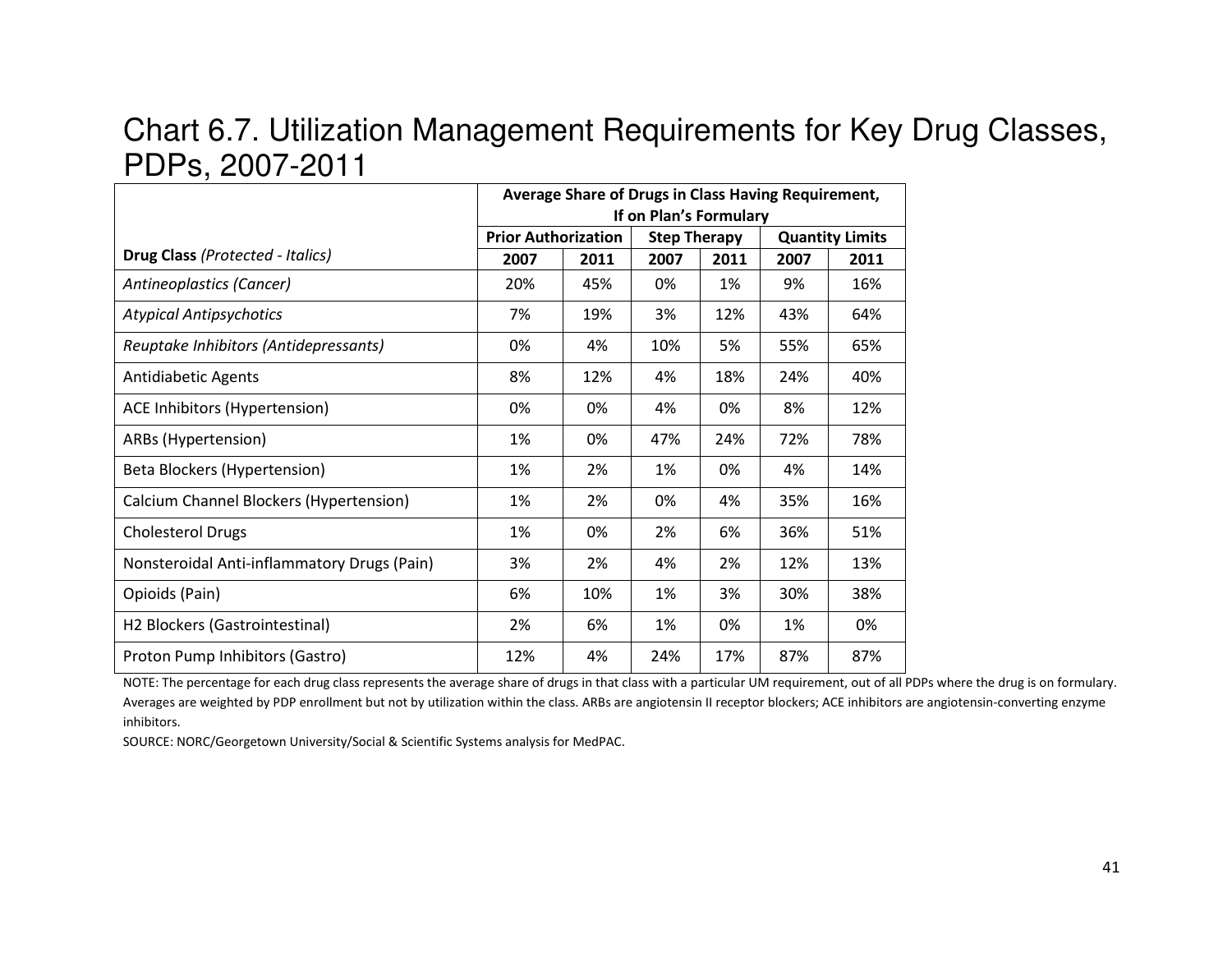Chart 6.8. Utilization Management Restrictions for Selected Hypertension Drugs, PDPs, 2011



42NOTE: Calculations are share of all PDPs listing drug on formulary, weighted by enrollment. ARBs are angiotensin II receptor blockers. ACE inhibitors are angiotensin-converting inhibitors. SOURCE: NORC/Georgetown University/Social & Scientific Systems analysis for MedPAC.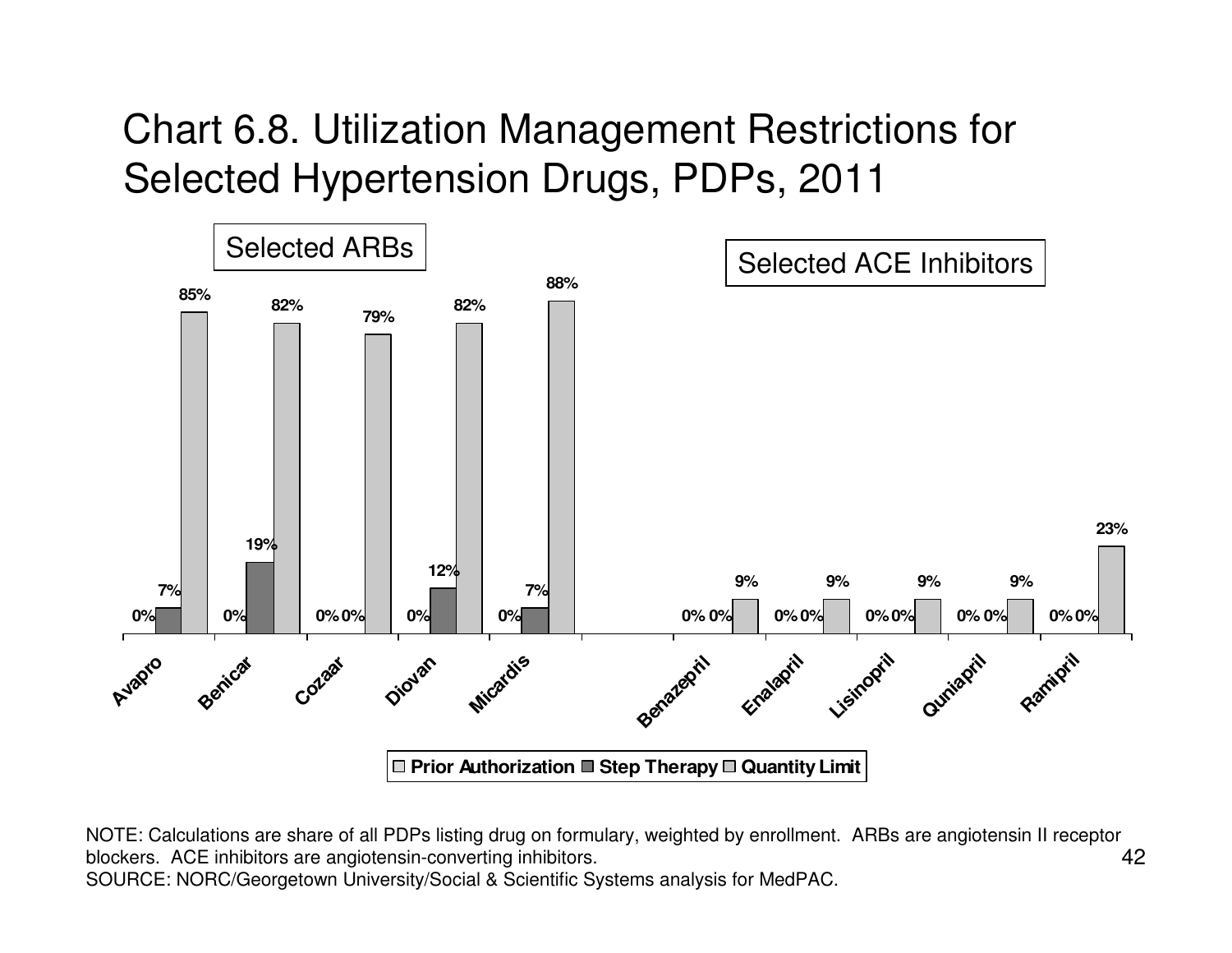#### Chart 6.9. Utilization Management Restrictions for Expensive Specialty Drugs, PDPs, 2011



NOTE: Calculations are share of all PDPs listing drug on formulary, weighted by enrollment. SOURCE: NORC/Georgetown University/Social & Scientific Systems analysis for MedPAC.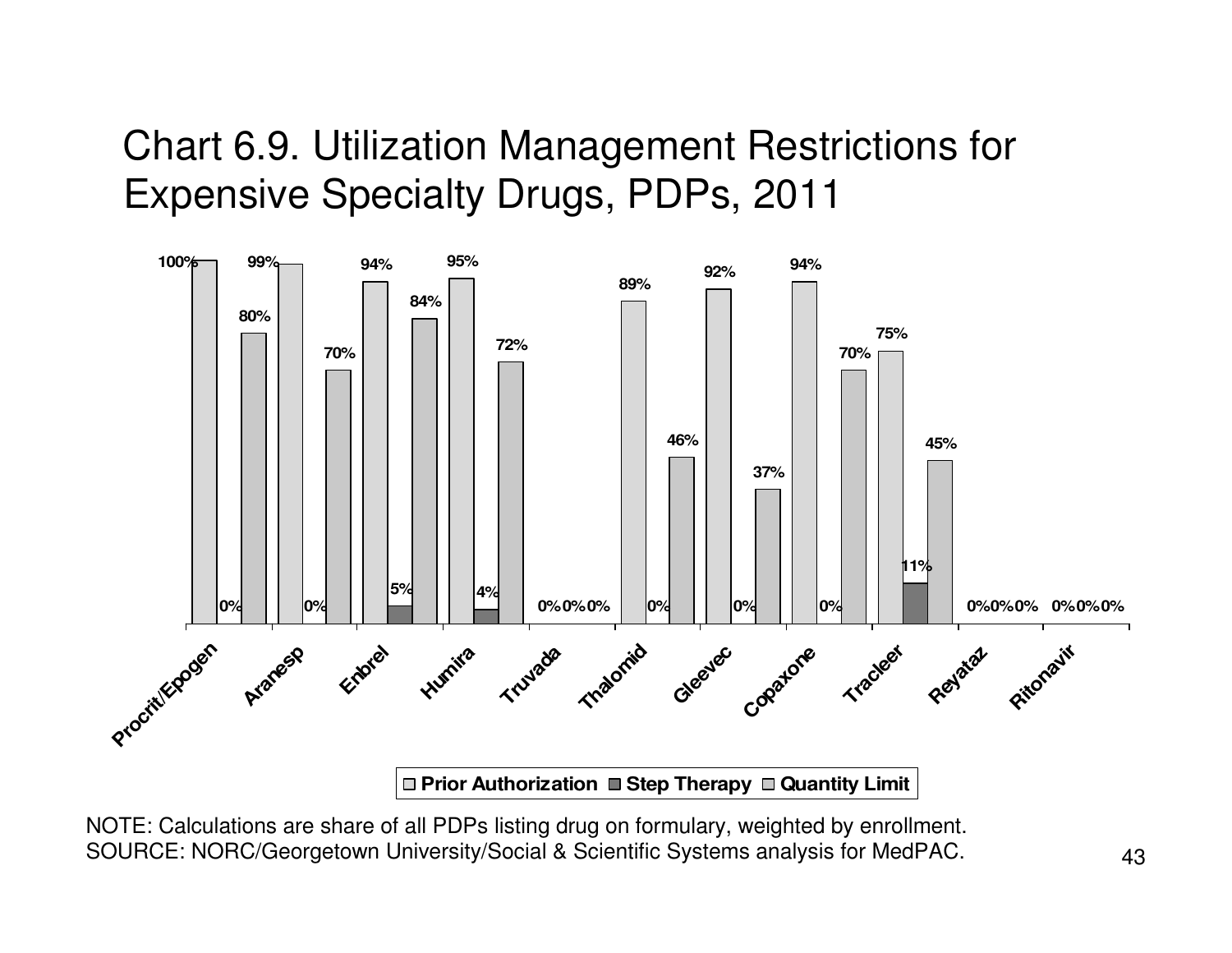### 7. Commonly Prescribed Drugs

Calculations in this section apply the new tier-based UM measure that was introduced in *Medicare Part D Formularies, 2006-2010: A Chartbook* (published by MedPAC in 2010). See that chartbook for more information on this measure. Where appropriate, data from earlier years have been updated based on the new measure. The top drugs in this section refer to the most commonly prescribed drugs, based on total fills for Part D beneficiaries as published by CMS from 2008 claims (change in availability of generic versions are noted where appropriate).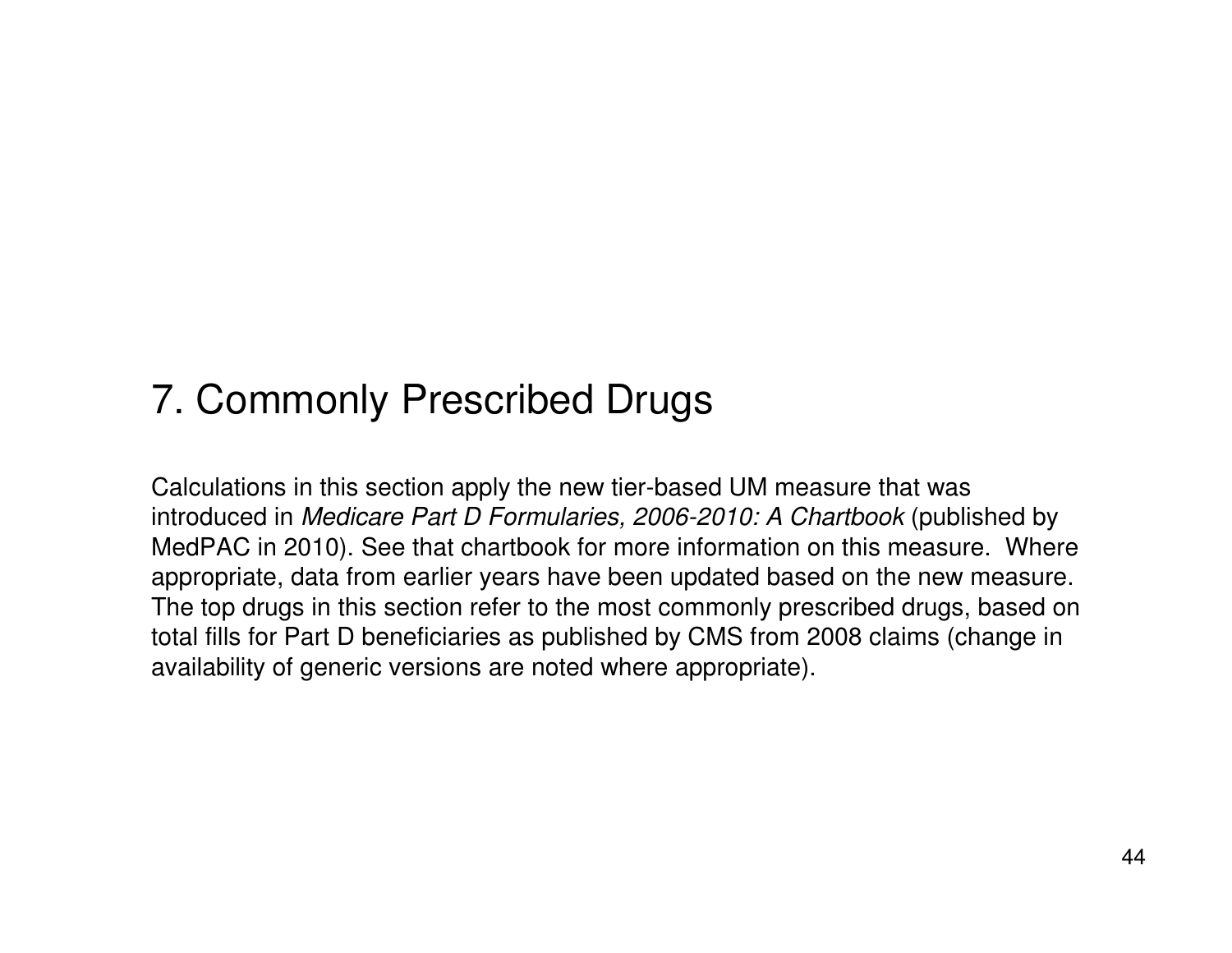# PDPs, 2007-2011

|                                          | <b>Off Formulary</b> |      | Generic<br><b>Tiers</b> |      | <b>Brand or Preferred</b><br><b>Brand Tiers</b> |      | <b>Non-Preferred</b><br><b>Brand Tier</b> |
|------------------------------------------|----------------------|------|-------------------------|------|-------------------------------------------------|------|-------------------------------------------|
| <b>Drug</b>                              | 2007                 | 2011 | 2011                    | 2007 | 2011                                            | 2007 | 2011                                      |
| Lipitor                                  | 6%                   | 5%   | 11%                     | 59%  | 72%                                             | 15%  | 8%                                        |
| Plavix                                   | 0%                   | 0%   | 0%                      | 74%  | 76%                                             | 7%   | 16%                                       |
| Nexium                                   | 8%                   | 11%  | 0%                      | 62%  | 78%                                             | 4%   | 1%                                        |
| Diovan                                   | 0%                   | 3%   | 0%                      | 75%  | 79%                                             | 5%   | 13%                                       |
| Aricept (generic donepezil Dec 2010)     | 0%                   | 16%  | 0%                      | 75%  | 49%                                             | 6%   | 27%                                       |
| Lexapro                                  | 12%                  | 6%   | 0%                      | 50%  | 79%                                             | 20%  | 10%                                       |
| Flomax (generic tamsulosin Mar 2010)     | 2%                   | 0%   | 75%                     | 71%  | 17%                                             | 7%   | 0%                                        |
| Seroquel                                 | 0%                   | 0%   | 0%                      | 80%  | 87%                                             | 1%   | 6%                                        |
| <b>Advair Diskus</b>                     | 1%                   | 2%   | 0%                      | 69%  | 92%                                             | 11%  | 0%                                        |
| Prevacid (generic lansoprazole Nov 2009) | 7%                   | 24%  | 18%                     | 60%  | 43%                                             | 12%  | 10%                                       |
|                                          | 6%                   | 0%   | 0%                      | 74%  | 58%                                             | 0%   | 34%                                       |
| Lantus                                   | 0%                   | 8%   | 0%                      | 79%  | 75%                                             | 1%   | 10%                                       |
| Actonel                                  | 0%                   | 32%  | 0%                      | 74%  | 32%                                             | 6%   | 29%                                       |
| Vytorin                                  | 21%                  | 39%  | 0%                      | 55%  | 26%                                             | 7%   | 34%                                       |
| Crestor                                  | 15%                  | 12%  | 11%                     | 58%  | 67%                                             | 8%   | 3%                                        |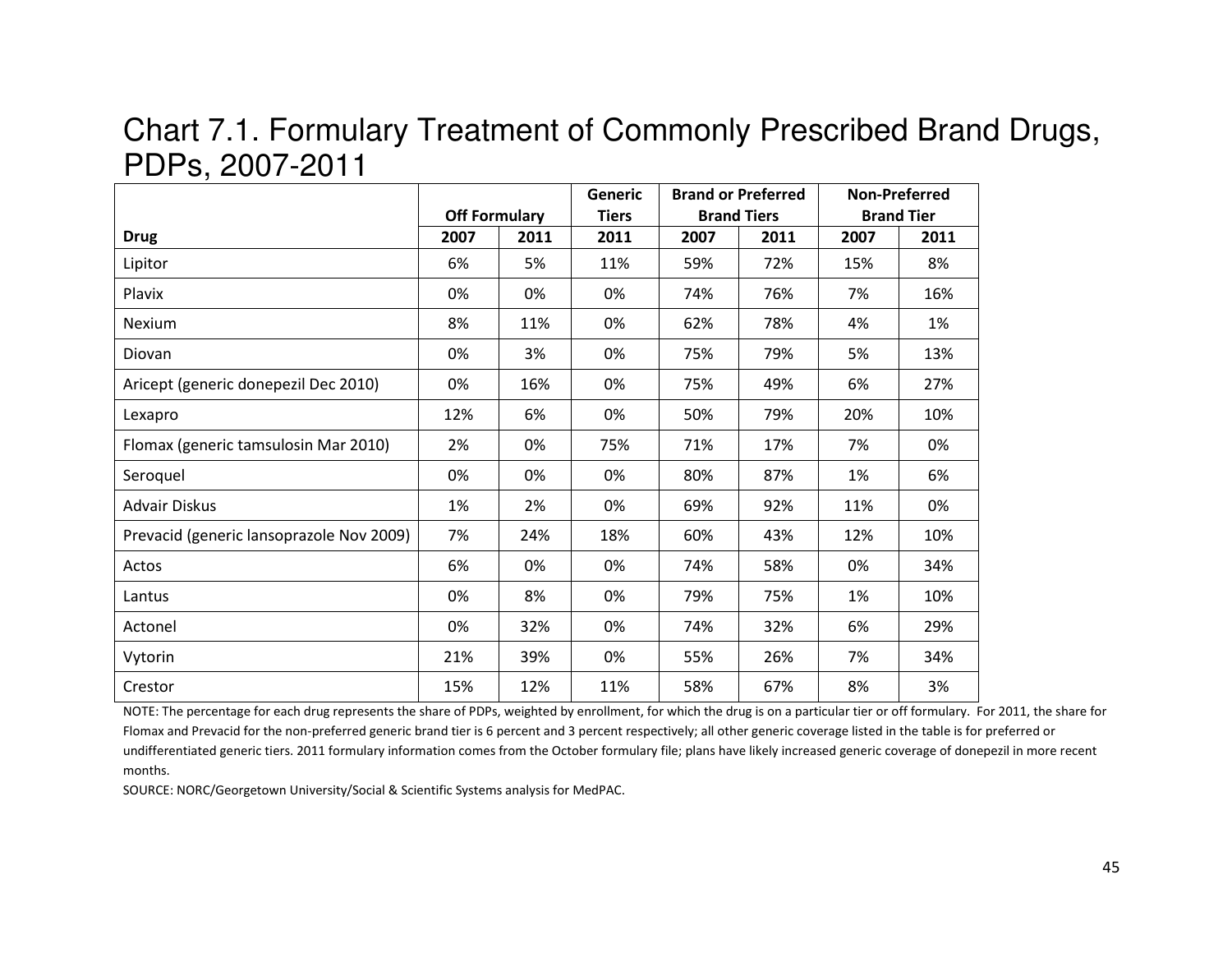#### Chart 7.2. Utilization Management Status of Commonly Prescribed Brand Drugs, PDPs, 2007-2011

| <b>Drug</b>                              |      | <b>Prior Authorization</b> |      | <b>Step Therapy</b> | <b>Quantity Limits</b> |      |  |
|------------------------------------------|------|----------------------------|------|---------------------|------------------------|------|--|
|                                          | 2007 | 2011                       | 2007 | 2011                | 2007                   | 2011 |  |
| Lipitor                                  | 2%   | 0%                         | 2%   | 8%                  | 58%                    | 90%  |  |
| Plavix                                   | 6%   | 0%                         | 0%   | 0%                  | 35%                    | 84%  |  |
| <b>Nexium</b>                            | 17%  | 16%                        | 7%   | 1%                  | 81%                    | 96%  |  |
| Diovan                                   | 1%   | 0%                         | 40%  | 12%                 | 69%                    | 82%  |  |
| Aricept (generic donepezil Dec 2010)     | 12%  | 0%                         | 0%   | 0%                  | 38%                    | 87%  |  |
| Lexapro                                  | 0%   | 0%                         | 11%  | 9%                  | 44%                    | 97%  |  |
| Flomax (generic tamsulosin Mar 2010)     | 2%   | 0%                         | 15%  | 3%                  | 59%                    | 75%  |  |
| Seroquel                                 | 1%   | 2%                         | 1%   | 0%                  | 46%                    | 69%  |  |
| <b>Advair Diskus</b>                     | 2%   | 0%                         | 2%   | 0%                  | 53%                    | 94%  |  |
| Prevacid (generic lansoprazole Nov 2009) | 14%  | 0%                         | 8%   | 10%                 | 88%                    | 91%  |  |
| Actos                                    | 3%   | 0%                         | 9%   | 61%                 | 71%                    | 59%  |  |
| Lantus                                   | 2%   | 8%                         | 0%   | 0%                  | 2%                     | 9%   |  |
| Actonel                                  | 4%   | 9%                         | 6%   | 23%                 | 82%                    | 92%  |  |
| Vytorin                                  | 0%   | 1%                         | 0%   | 2%                  | 51%                    | 93%  |  |
| Crestor                                  | 1%   | 0%                         | 10%  | 1%                  | 54%                    | 96%  |  |

NOTE: The percentage for each drug represents the share of PDPs, weighted by enrollment, for which the drug has a particular UM requirement, out of all PDPs where the drug is on formulary. Values are based on the new tier-based UM measures.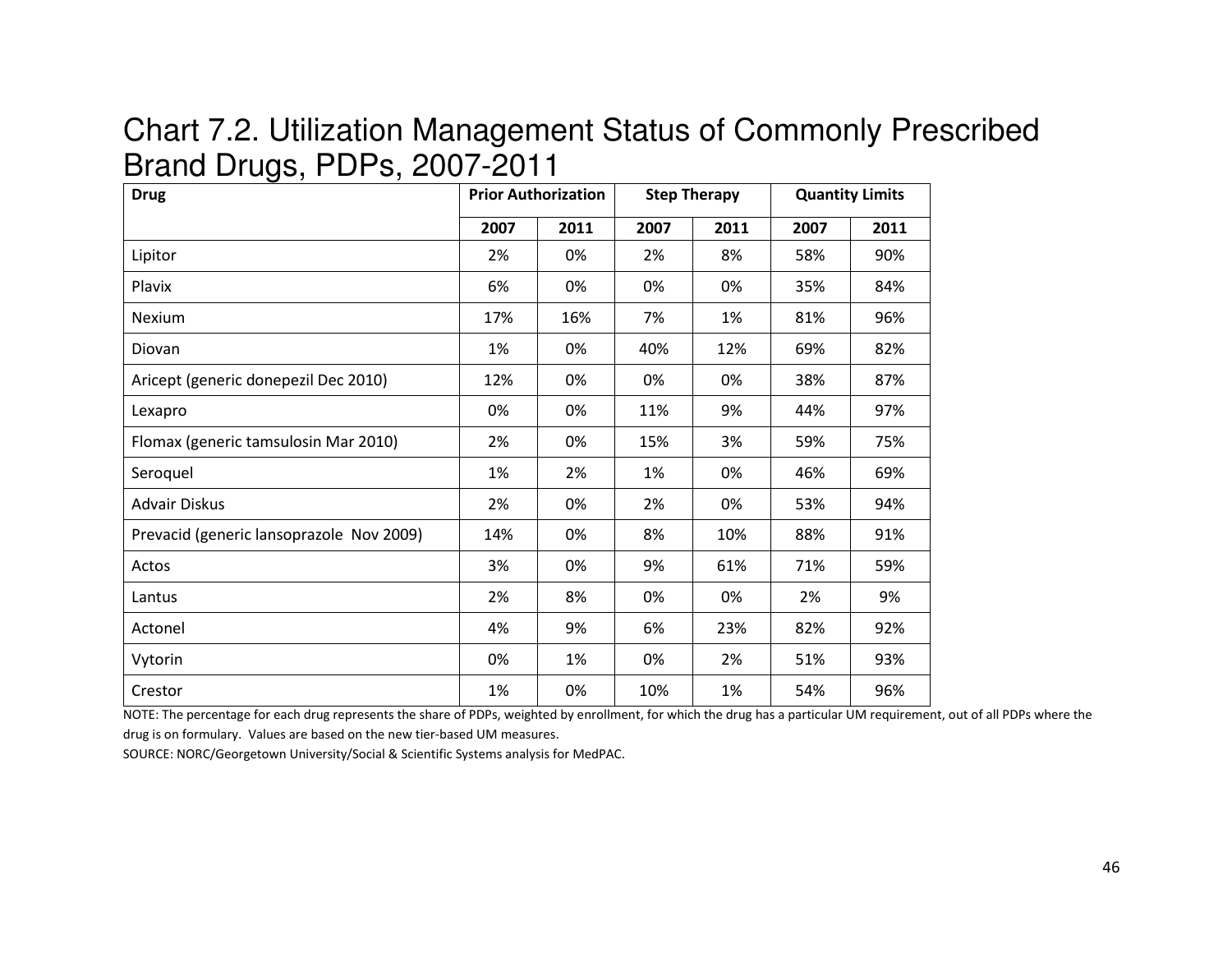#### Chart 7.3. Formulary Treatment of Commonly Prescribed Generic Drugs, PDPs, 2007-2011

| <b>Drug</b>                | <b>Off Formulary</b> |      | <b>Generic or</b><br>Preferred<br><b>Generic Tier</b> |      | Non-<br><b>Preferred</b><br>Generic<br><b>Tier</b> | Brand/<br>Preferred<br><b>Brand</b><br><b>Tier</b> | Non-<br>Preferred<br><b>Brand</b><br><b>Tier</b> |
|----------------------------|----------------------|------|-------------------------------------------------------|------|----------------------------------------------------|----------------------------------------------------|--------------------------------------------------|
|                            | 2007                 | 2011 | 2007                                                  | 2011 | 2011                                               | 2007                                               | 2007                                             |
| Lisinopril                 | 0%                   | 0%   | 81%                                                   | 91%  | 1%                                                 | 0%                                                 | 0%                                               |
| Simvastatin                | 1%                   | 0%   | 80%                                                   | 86%  | 6%                                                 | 0%                                                 | 0%                                               |
| Furosemide                 | 0%                   | 0%   | 80%                                                   | 92%  | 0%                                                 | 0%                                                 | 0%                                               |
| Hydrocodone/ Acetaminophen | 0%                   | 0%   | 80%                                                   | 83%  | 4%                                                 | 0%                                                 | 0%                                               |
| Thyroxine                  | 0%                   | 0%   | 80%                                                   | 92%  | 0%                                                 | 0%                                                 | 0%                                               |
| Amlodipine*                | 1%                   | 0%   | 0%                                                    | 86%  | 6%                                                 | 64%                                                | 15%                                              |
| Omeprazole                 | 3%                   | 0%   | 77%                                                   | 83%  | 9%                                                 | 0%                                                 | 1%                                               |
| Hydrochlorothiazide        | 0%                   | 0%   | 81%                                                   | 92%  | 0%                                                 | 0%                                                 | 0%                                               |
| Atenolol                   | 0%                   | 0%   | 81%                                                   | 92%  | 0%                                                 | 0%                                                 | 0%                                               |
| Metformin                  | 0%                   | 0%   | 81%                                                   | 91%  | 1%                                                 | 0%                                                 | 0%                                               |
| Metoprolol                 | 0%                   | 0%   | 81%                                                   | 92%  | 0%                                                 | 0%                                                 | 0%                                               |
| Warfarin                   | 0%                   | 0%   | 81%                                                   | 92%  | 0%                                                 | 0%                                                 | 0%                                               |
| Potassium                  | 0%                   | 0%   | 81%                                                   | 91%  | 1%                                                 | 0%                                                 | 0%                                               |
| Gabapentin                 | 0%                   | 0%   | 80%                                                   | 83%  | 9%                                                 | 0%                                                 | 0%                                               |
| Lovastatin                 | 0%                   | 1%   | 81%                                                   | 88%  | 4%                                                 | 0%                                                 | 0%                                               |
| Glipizide                  | 0%                   | 0%   | 81%                                                   | 92%  | 0%                                                 | 0%                                                 | 0%                                               |
| Sertraline                 | 0%                   | 0%   | 77%                                                   | 83%  | 9%                                                 | 3%                                                 | 1%                                               |
| Alendronate*               | 1%                   | 0%   | 0%                                                    | 91%  | 1%                                                 | 80%                                                | 0%                                               |
| Zolpidem*                  | 0%                   | 0%   | 0%                                                    | 83%  | 9%                                                 | 71%                                                | 10%                                              |
| Carvedilol*                | 0%                   | 0%   | 0%                                                    | 88%  | 4%                                                 | 78%                                                | 2%                                               |

\*These drugs were not available as generics in 2007.

NOTE: The percentage for each drug represents the share of PDPs, weighted by enrollment, for which the drug is on a particular tier or off formulary. For 2011, the share for hydrocodone/ acetaminophen for brand or preferred brand tiers is 5 percent (zero for all other drugs in this table).